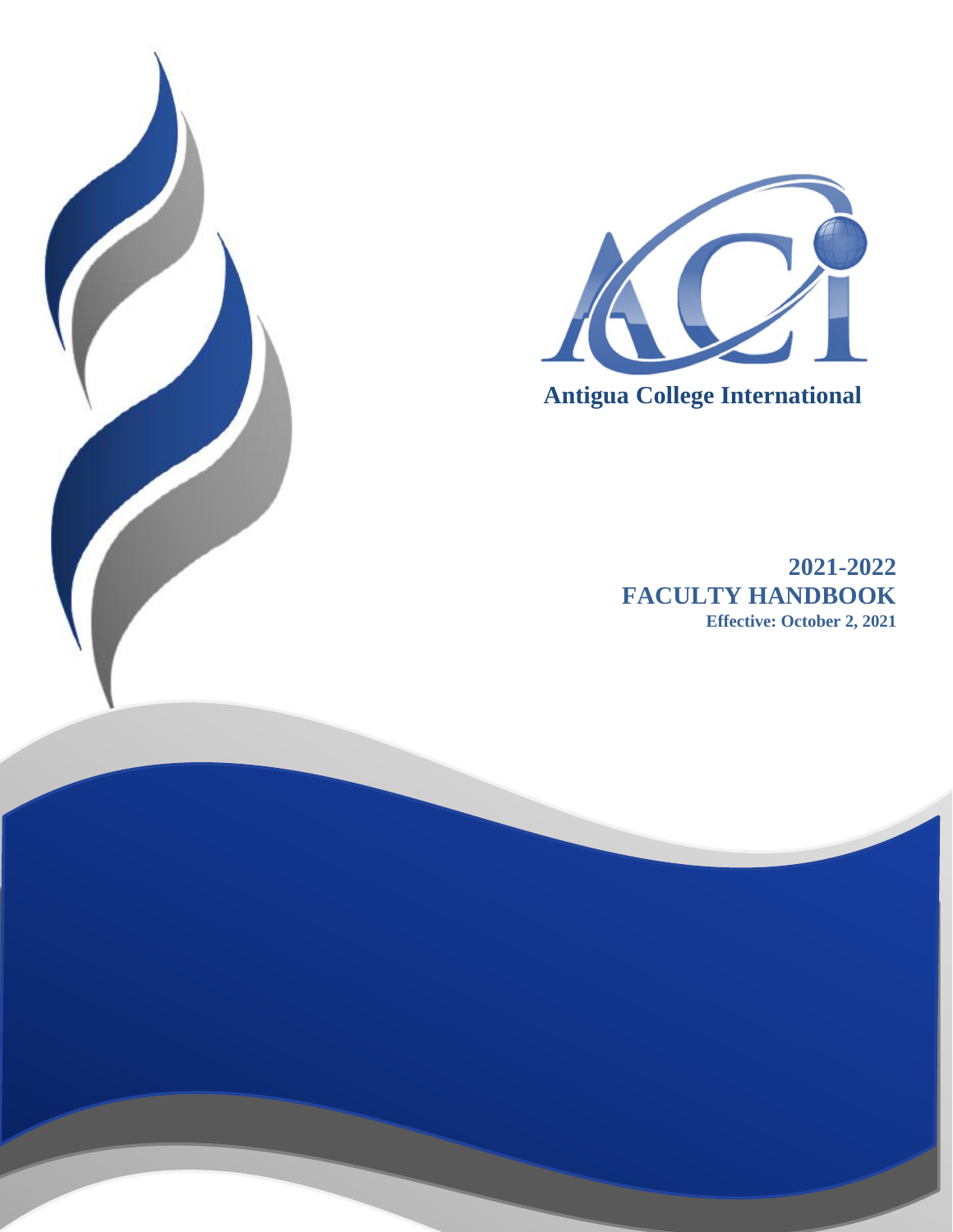*Antigua College International (ACI) does not discriminate based on age, color, handicap, national or ethnic origin, race or sex in the administration of its educational, admission, or registration policies, scholarships, loan programs, employment practices, or any College administered program.*

© Antigua College International Inc. 2021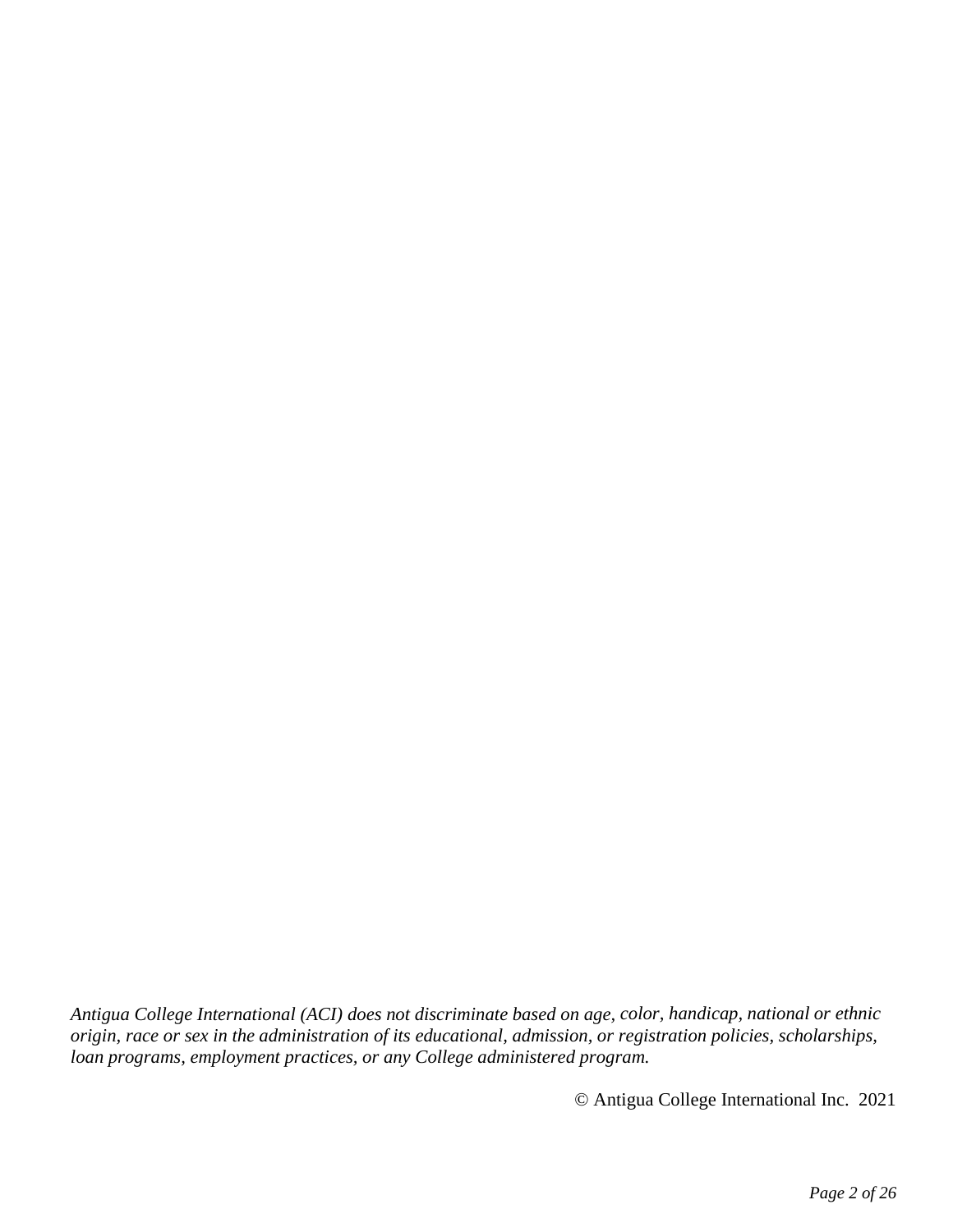# **Table of Content**

| Preface                                               | 5                |
|-------------------------------------------------------|------------------|
| Our Educational Philosophy                            | 5                |
| The Faculty at ACI                                    | 6                |
| <b>Faculty Governance</b>                             | 6                |
| <b>ACINFO Bylaws</b>                                  | 6                |
| <b>Academic Freedom at ACI</b>                        | 8                |
| Academic Freedom                                      | $\boldsymbol{8}$ |
| Policy Regarding Infringements upon Academic Freedom  | $\boldsymbol{8}$ |
| <b>Copyright Policy</b>                               | 9                |
| <b>Professional Ethics and ACI Policies</b>           | 10               |
| Instructor's Code of Ethics                           | 10               |
| <b>Faculty Professional Ethics</b>                    | 10               |
| <b>Faculty Nondiscrimination Policy</b>               | 10               |
| Sexual Harassment policy                              | 10               |
| <b>Faculty Selection Criteria</b>                     | 11               |
| <b>ACI Policies and the Faculty</b>                   | 12               |
| Procedure for Selection of the Faculty                | 12               |
| Policy on Assignments                                 | 12               |
| <b>Faculty Orientation</b>                            | 12               |
| <b>Faculty Mentoring Program</b>                      | 13               |
| Responsibilities of New Faculty                       | 13               |
| <b>Faculty Compensation</b>                           | 13               |
| <b>Salary Review</b>                                  | 13               |
| <b>Performance Review</b>                             | 14               |
| Policy Concerning Teaching Loads                      | 14               |
| Provisions for Faculty during Clinical Experiences    | 15               |
| Using a Preceptor                                     | 16               |
| <b>Policy Regarding Graduation Ceremonies</b>         | 16               |
| Policy on Release of Student Record Information       | 16               |
| Policy on Relations with other Employees and Students | 16               |
| <b>Locating Employees</b>                             | 16               |
| Policy on Personal Phone Calls                        | 17               |
| Policy on Protection of Personal Property             | 17               |
| <b>Policy on Faculty Meetings</b>                     | 17               |
| Policy on Faculty Participation in College Activities | 17               |
| Proprietary Information                               | 17               |
| Supplies                                              | 17               |
| Policy on Issuance of Instructors' Textbooks          | 17               |
| <b>Textbook Selection</b>                             | 18               |
| <b>Duplicating Services</b>                           | 18               |
| Security and Access to College Facilities             | 18               |
| Policy on Campus Crime                                | 18               |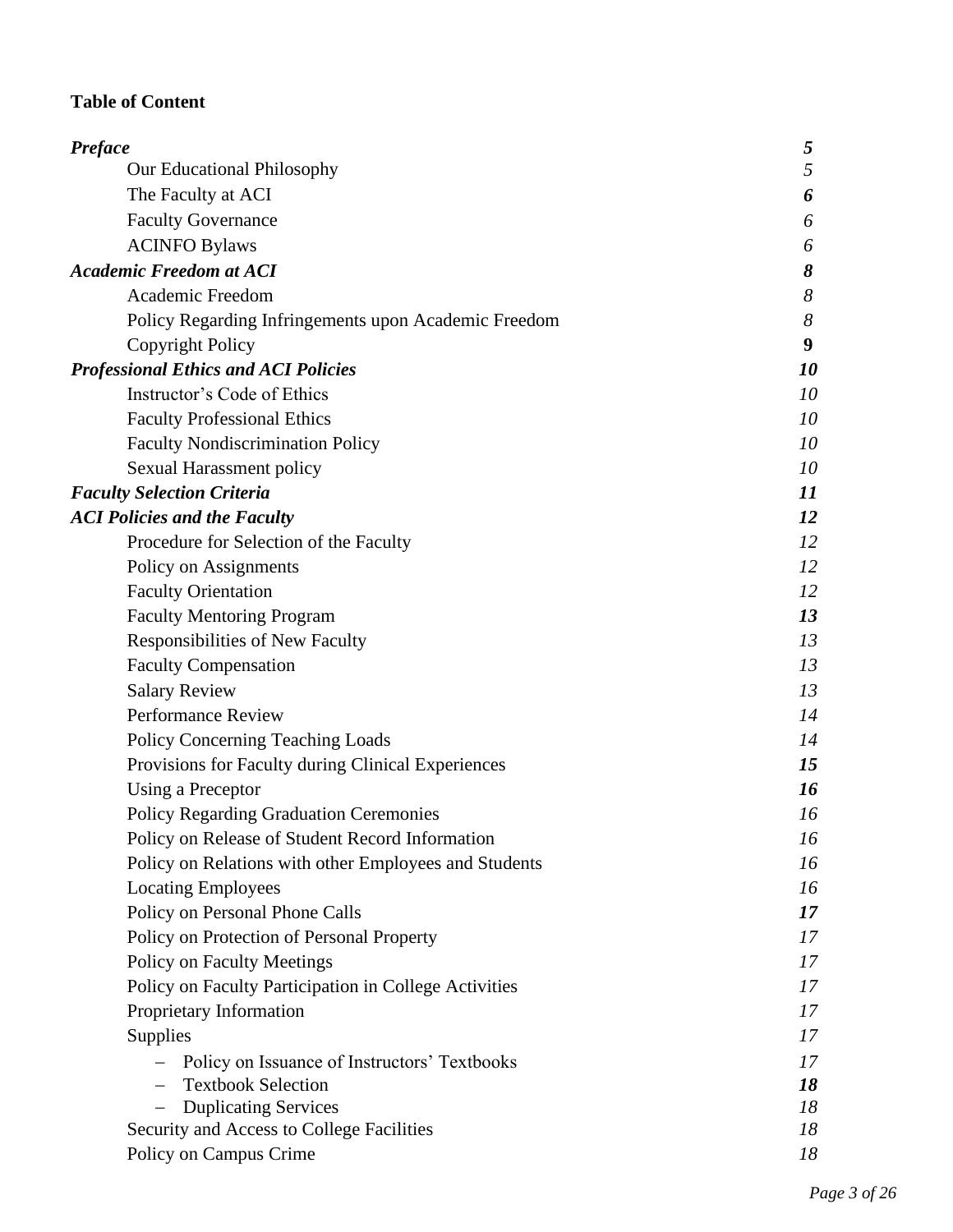|                                                                  | Reporting of a Crime                             | 19 |  |  |
|------------------------------------------------------------------|--------------------------------------------------|----|--|--|
| Policy Regarding Drugs and Alcohol on Campus                     |                                                  |    |  |  |
| <b>Conditions of Service</b>                                     |                                                  |    |  |  |
|                                                                  | Evaluations                                      | 20 |  |  |
|                                                                  | Tenure                                           | 20 |  |  |
|                                                                  | Curriculum Review and The Curriculum Committee   | 20 |  |  |
|                                                                  | Absence of the Instructor                        | 20 |  |  |
| $\qquad \qquad -$                                                | <b>Faculty Vacations</b>                         | 21 |  |  |
| $\overline{\phantom{m}}$                                         | <b>Paid Faculty Holidays</b>                     | 21 |  |  |
|                                                                  | Faculty Members' Workdays                        | 21 |  |  |
| $\qquad \qquad -$                                                | <b>ACI Tuition Benefit Program</b>               | 21 |  |  |
| $\qquad \qquad -$                                                | <b>Faculty Professional Development</b>          | 22 |  |  |
|                                                                  | Collegiate Activities Participation by Faculty   | 22 |  |  |
| -                                                                | <b>Faculty Record File</b>                       | 22 |  |  |
| $\qquad \qquad -$                                                | <b>End of Course Evaluation Surveys</b>          | 22 |  |  |
|                                                                  | Procedures for Disciplinary Actions              | 23 |  |  |
|                                                                  | <b>Student Academic Policies and Development</b> | 23 |  |  |
|                                                                  | <b>Academic Honors and Awards</b>                | 23 |  |  |
|                                                                  | Director of Nursing Honor List                   | 23 |  |  |
|                                                                  | President's Honor List                           | 23 |  |  |
| Graduation Honors in Baccalaureate and Associate Degree Programs |                                                  |    |  |  |
| The Learning Resource Center                                     |                                                  |    |  |  |
|                                                                  | Standards for Use of the Laboratory Space        | 24 |  |  |
|                                                                  | The Classroom                                    | 24 |  |  |
|                                                                  | The syllabus                                     | 24 |  |  |
|                                                                  | First Day of Class                               | 24 |  |  |
|                                                                  | <b>Classroom Rules</b>                           | 24 |  |  |
|                                                                  | Length of Classes                                | 25 |  |  |
| —                                                                | <b>Class Cancellations</b>                       | 25 |  |  |
|                                                                  | Policy on Student's Campus Life                  | 25 |  |  |
|                                                                  | <b>Student Code of Behavior</b>                  | 25 |  |  |
| $\qquad \qquad -$                                                | Accommodations for Students with Disabilities    | 25 |  |  |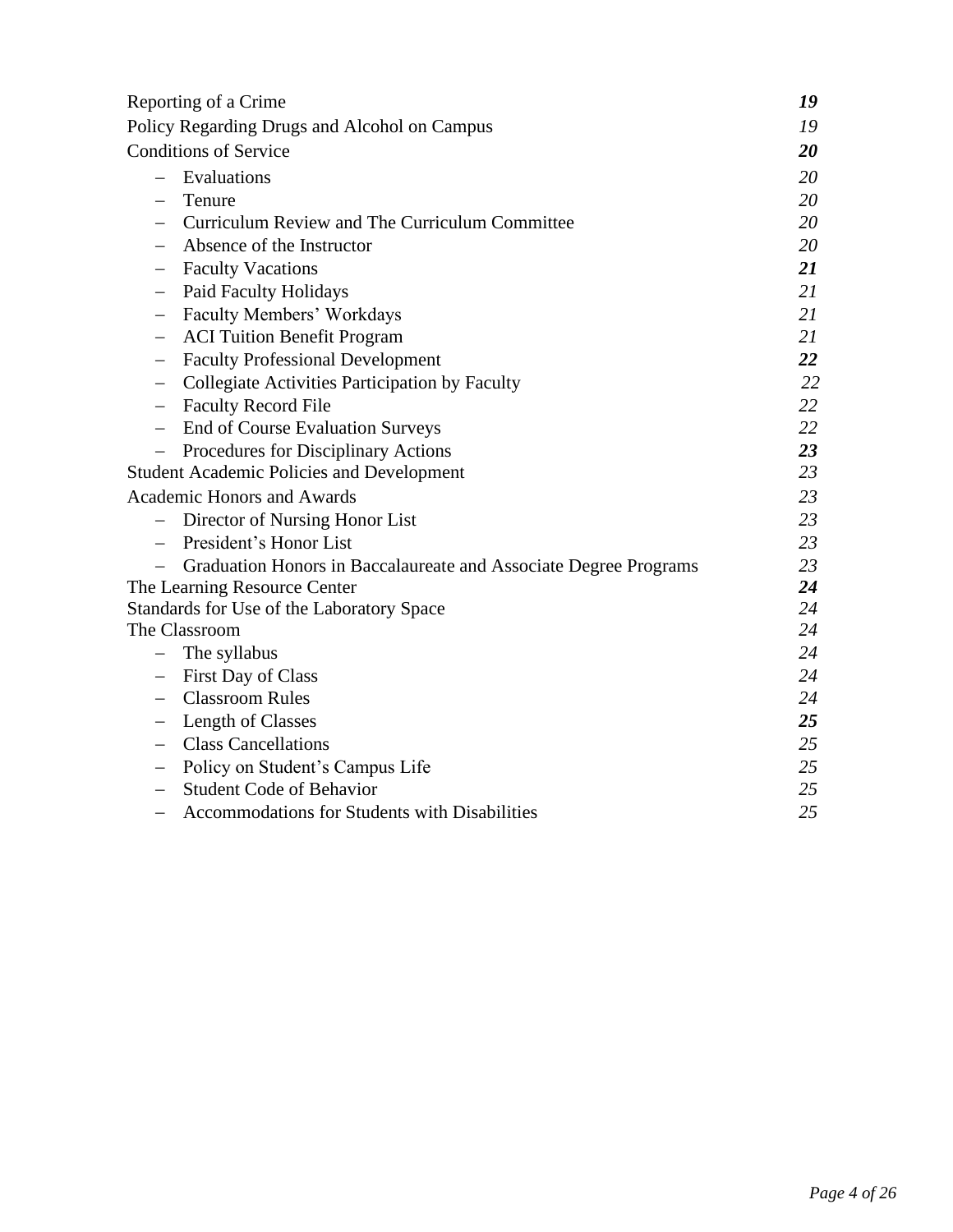This *Faculty Handbook* is presented to the Antigua College International (ACI) faculty as a guide to the policies and procedures affecting instruction, with examples of the various forms that may be useful for the faculty.

ACI has as its target the diverse South Florida population. Faculty teach and communicate in the English language, however, for clarification purposes, the faculty may briefly address the student in their native language. Extensive explanations or prolonged discussions that are not carried out in the English language must be avoided and should be continued during faculty office hours or tutoring sessions.

ACI requires instructors to have a strong academic background and to utilize student-oriented methodologies. The instructor's theory of education is part of academic freedom and must adhere to the Mission and Vision of the College.

Before educating at ACI, all faculty must begin by learning and understanding the institution's Mission.

### **The Mission of ACI is to provide superior educational opportunities through enhanced knowledge, and first-class service. ACI seeks to support and prepare graduates to meet the challenges of the career path they have chosen.**

At ACI, the instructor will provide a learning experience which shall:

- 1. Satisfy diverse learning styles.
- 2. Deliver education that will entice the student's attention to their role in the chosen academic field.
- 3. Uphold the professional standards of the student's chosen field.
- 4. Apply consistent grading styles while sharing the modalities in evaluation.
- 5. Positively impact the student's learning outcomes and learning experiences.

#### *Our Philosophy in Education*

ACI strives to

- 1. Prepare the students for personal and professional success.
- 2. Contribute to the creativity and diversity, which are vital parts of South Florida.

ACI adheres to a philosophy that leads the institution and its faculty and staff to seek the highest levels of academic and professional excellence. ACI is committed to continuously reviewing and assessing courses and programs to keep abreast of changes in a changing professional landscape.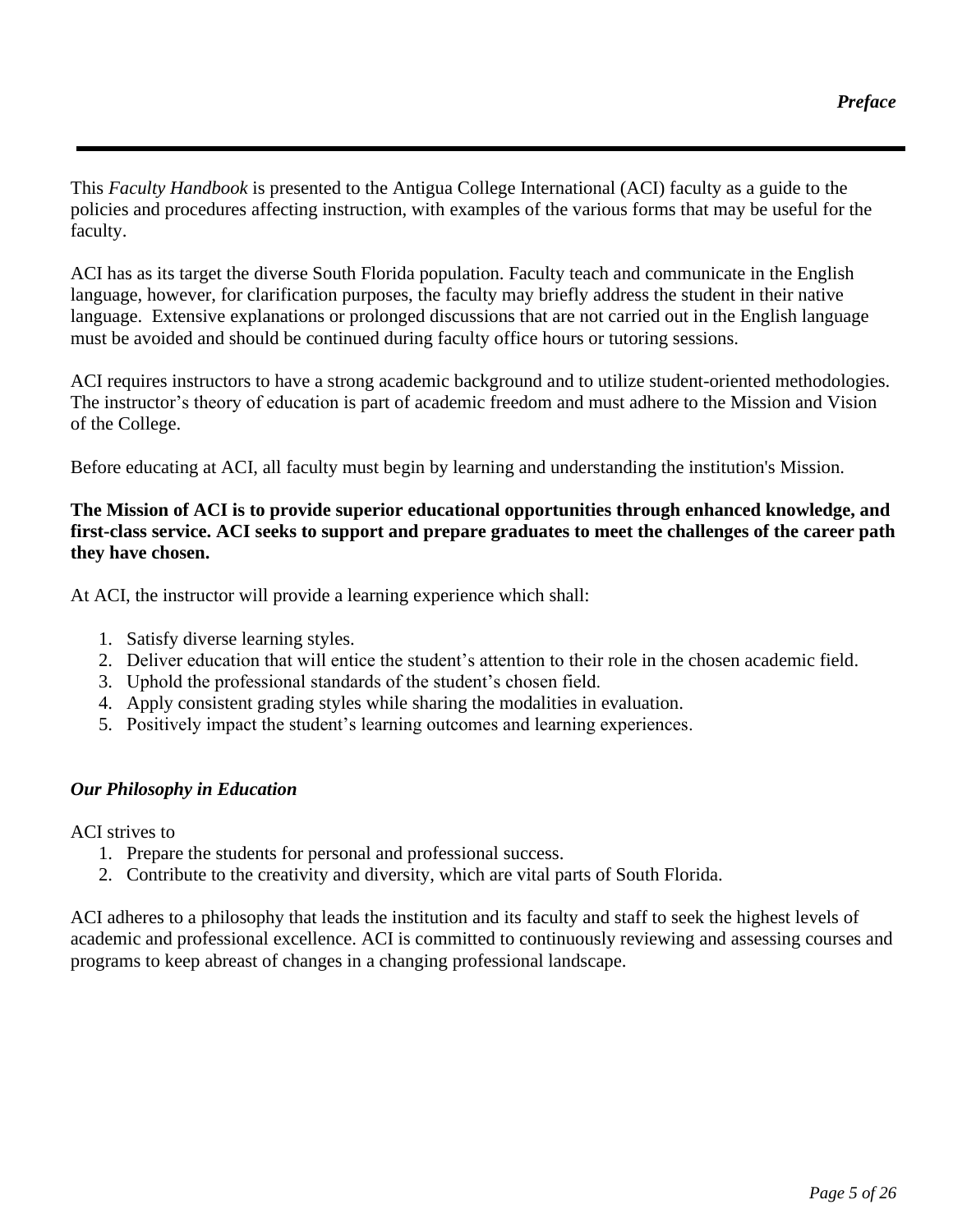# **The Faculty at ACI**

The strength and dedication of the faculty and students are pivotal for ACI as an institution of higher academic and professional education. To achieve excellence in education, ACI faculty should adhere to:

- 1. Dedication to their profession and area of study as exemplified by:
	- A. Active participation in their discipline and profession
	- B. Proficiency in their area of study
	- C. Maintaining current in their professional skills by staying active in research, attending professional seminars, and advancing their academic education
- 2. Maintaining competency in teaching methodologies by:
	- A. Being aware of the characteristics of the student body
	- B. Apply the appropriate teaching techniques to facilitate the understanding of the subject matter
	- C. Attending in-services, training, and seminars to gain an understanding of the latest educational techniques and to meet the student learning challenges presented in ACI.

#### **Faculty Governance**

The ACI Nursing Faculty Organization (ACINFO) is the organization created by the ACI Nursing faculty. Faculty at the institution meet with the Director of Nursing (DON) bi-monthly or more frequently as needed. Part-time faculty are encouraged to attend the meetings; however, they will not vote on pressing matters. The Organization can form committees to address issues of concern or to discuss suggestions for changes to the programs. The Nursing Faculty Organization is the decision-making body for all the nursing programs. Student representatives from the nursing student body are invited to serve on committees; however, they will not have the right to vote. Committees could meet every month or on a schedule agreed by quorum. The Director of Nursing can appoint faculty to committee assignments during the academic year.

#### **ACI Nursing Faculty Organization (ACINFO)**

### **ACINFO BYLAWS**

#### **Article I** - NAME: The Name shall be ACI Nursing Faculty Organization (ACINFO)

**Article II** – PURPOSES: The ACINFO shall have the following purposes:

- A. Promote the standards of the nursing education programs
- B. Guide nursing programs through a process of evaluation
- C. Work with administration to establish/review policies and procedures for nursing faculty and students following the institution, state, Florida Board of Nursing, and accrediting agency standards.

**Article III-** FUNCTIONS: The functions of the ACINFO will be as follows:

- A. Review and make changes to program outcomes based on the results of the assessment process. Changes and revisions must be consistent with the Mission and vision of the institution.
- B. Systematically evaluate and coordinate all curriculum changes in the Nursing Programs consistent with the Mission of the institution and the program outcomes.
- C. Participate in activities and committees that will benefit the institution, the students, and the faculty.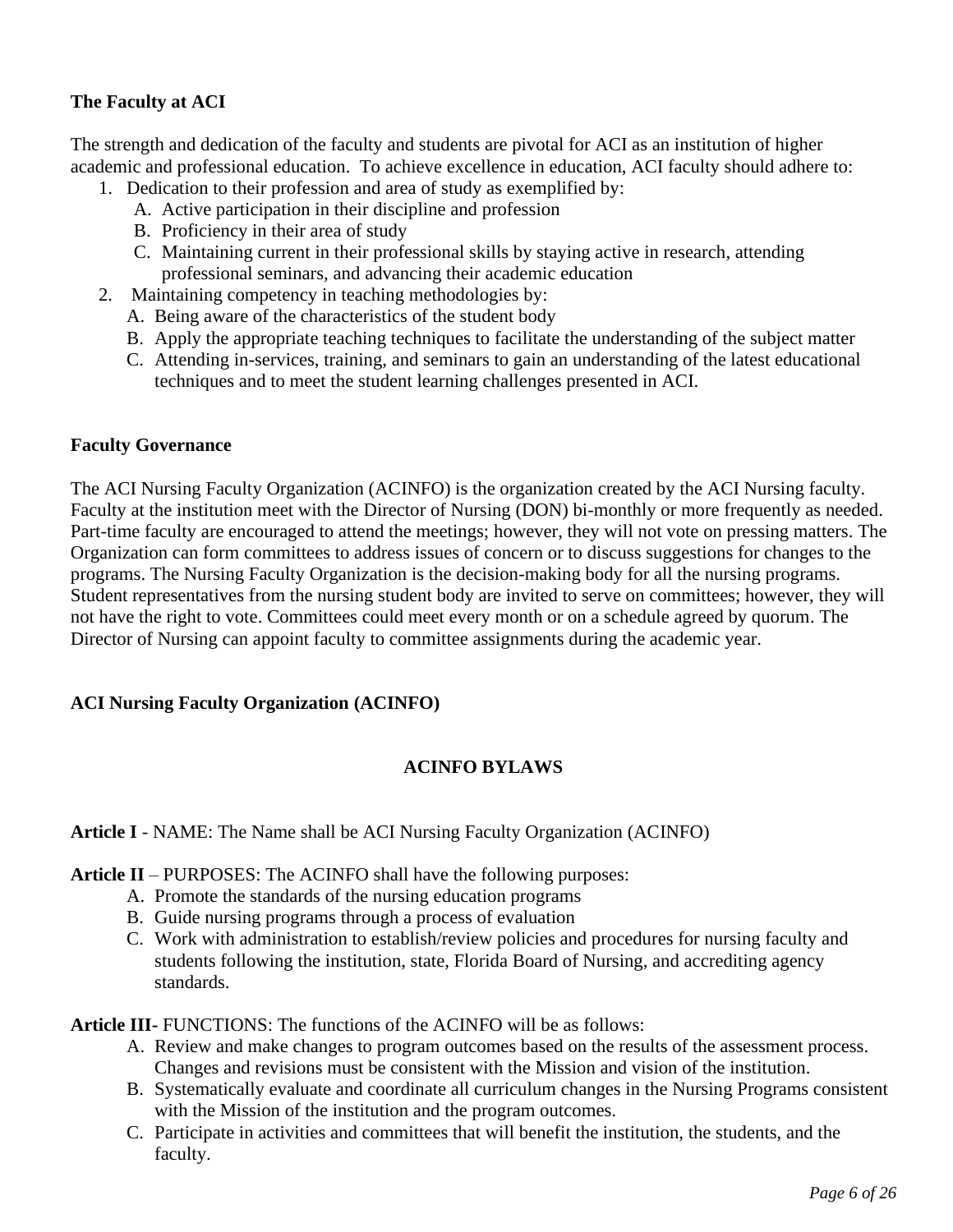**Article IV** – MEMBERSHIP: The ACINFO will be made up by all the nursing faculty members. Full-time faculty will have a full voice and vote. Part-time faculty will have a full voice but no voting privileges. The Chair of the ACINFO shall be the Director of Nursing.

# **Article V**- DUTIES OF THE CHAIR:

- A. The Chair shall prepare the agenda for all meetings.
- B. The Chair will appoint a secretary to keep minutes of all meetings
- C. The Chair will ensure meetings are conducted according to Robert's Rules of Order.
- D. The Chair will serve as the liaison between the college administration and the ACINFO.
- E. The Chair will maintain a permanent copy of the minutes and proceedings of all meetings.
- F. The Chair will have voting rights only in tie-breaking situations.

**Article VI**- MEETINGS- The ACINFO will start meeting every month or on a schedule agreed by quorum. Minutes of the meetings will be permanently maintained in a secure space. Special arrangements can be called by the Chair or upon request by the majority of the voting members.

## **Article VII** – QUORUM AND VOTING REQUIREMENTS:

Quorum constitutes of two-thirds of the full-time faculty voting members.

A decision constitutes a voting agreement by two-thirds of the majority.

Full-time faculty absent during voting will be allowed to cast a vote in person or by email to the Director of Nursing within three days of the meeting.

Only at the beginning of a meeting shall the request to suspend the rules of voting and debate be made as per Robert's Rules of Order.

### **Article VIII** – COMMITTEES: The following will be standing committees:

Curriculum Revisions Program Evaluation

Representatives of the student body may serve in the Revision Committees. Student representatives will be non-voting members. Part-time faculty may serve in all the standing committees. Part-time faculty will have voice but no voting rights.

*Functions of the Committees:* 

The Curriculum Revision Committee shall:

- A. Develop/Review program and course outcomes of the Nursing Program following the Mission of the Institutions and the Florida Board of Nursing Requirements.
- B. Systematically review the Nursing Program based on assessment results and make recommendations to the ACINFO.
- C. Review course student learning outcomes based on results of assessment and review students' course evaluations to recommend changes.
- D. Review textbooks and recommend changes to the ACINFO
- E. Make recommendations to the Chair so that changes can be discussed with the College's Curriculum Committee members.

The Program Evaluation Committee shall:

- A. Review results of the annual evaluation process, including passing rates for licensing exams.
- B. Review course evaluations.
- C. Suggest changes to ACINFO based on the results of the annual assessment process.
- D. Suggest additional courses/requirements based on results of licensing exam to the ACINFO.
- E. Discuss suggestions for changes to the Nursing Program submitted by the Director of Nursing or College Administration.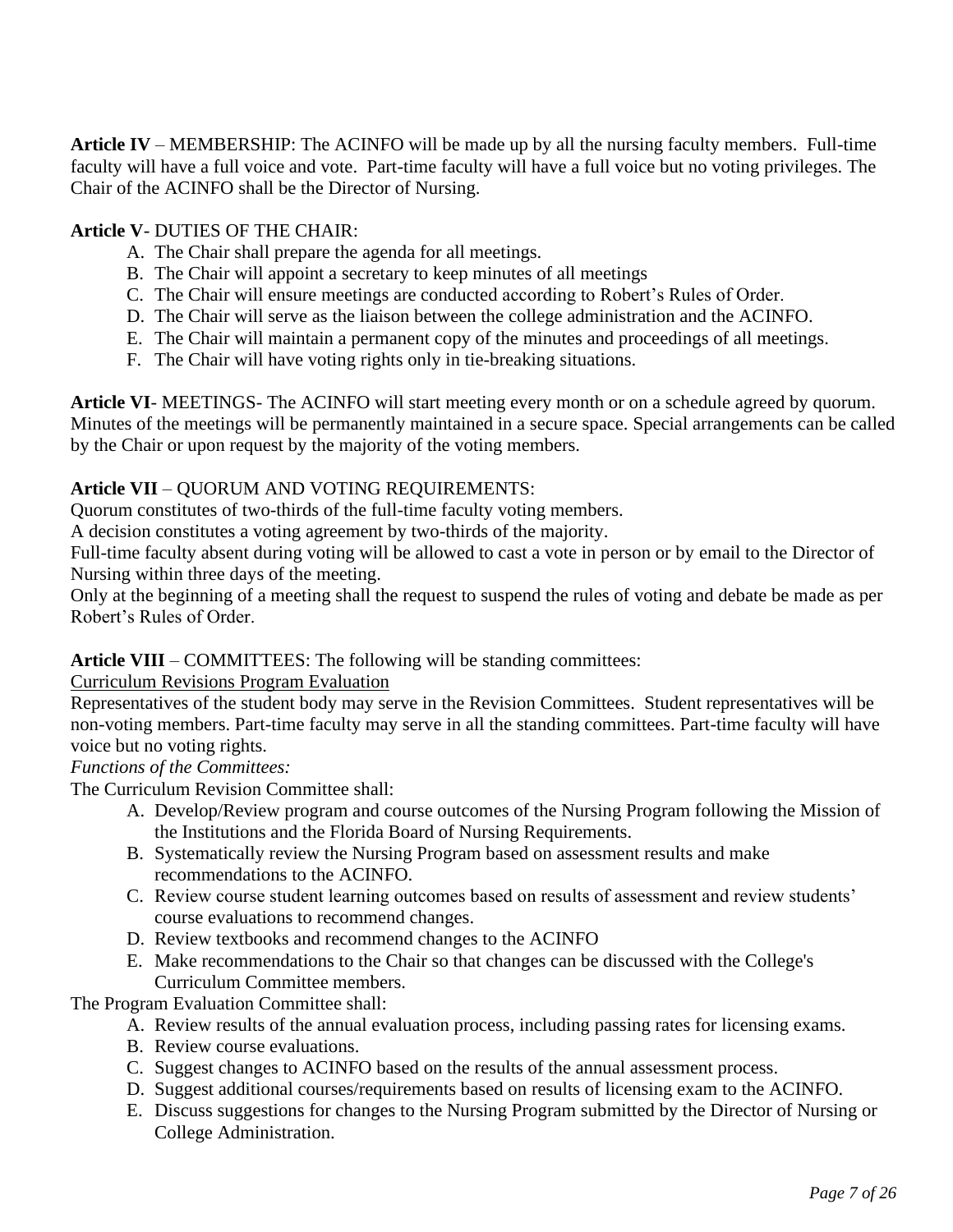ACI recognizes its obligation to protect the academic freedom of the faculty and students. The recognition of the following rights does ensure academic freedom:

- 1. Right of the faculty to teach material within their academic specialty and the right of the nursing student to pursue this knowledge.
- 2. Right of the faculty to conduct research to expand their knowledge in their academic specialty and the right of the student to conduct research to increase their knowledge base.
- 3. Right of the faculty member to seek to advance their knowledge and development through their field of expertise.
- 4. ACI must provide the facilities and resources necessary for the faculty to impart their knowledge to the students and for the students to learn the subject matter.

### **ACI expects its faculty not to use the classroom to disseminate personal religious, gender, political, racial, national, or ethnic views and biases.**

### **Academic Freedom**

ACI encourages the free communication of ideas. Individuals at ACI are expected to engage in dialogs regarding personal opinions and feel free from fear of ramifications. Faculty should engage students in discussions and open forums that promote professional thought processes by purposely utilizing critical thinking. Despite ACI's commitment to academic freedom, there will be situationsin which faculty members and students may feel that the right to academic freedom was not met. The Policy below should be applied in situations where academic freedoms are called into question.

#### **Policy Regarding Infringements upon Academic Freedom**

- 1. All allegations regarding violations of academic freedom or other grievances shall remain confidential between the person filing the grievance and those in the institution's chain of command.
- 2. All grievances and disputes will stay **confidential**. The chain of command must be honored unless special consultation and advice are needed. All individuals involved must uphold the rules of confidentiality to guarantee freedom from fear from retribution against the person filing the grievance or against the person being accused.
- 3. The **chain of command** under the Policy is as follows:
	- − Faculty members will report to the Director of Nursing
	- − The Director of Nursing then reports to the President of ACI
- 4. Initial Investigation: Alleged infringements or grievances are reported to the Director of Nursing; if the Director of Nursing is the person accused in the grievance, then the grievance is directly presented to the President. In this situation, the Director of Nursing is not part of the chain of command.
- 5. Appeal: If the recommendations are not satisfactory, then an Appeal is submitted to the President.
	- − Parties interested in appealing the decision may present it no later than five days after the decision has been issued.
	- − The appeal evaluation will review the findings of the Initial Investigation and other relevant information.
	- − A decision on the Appeal will be presented within ten business days of the submission of the Appeal.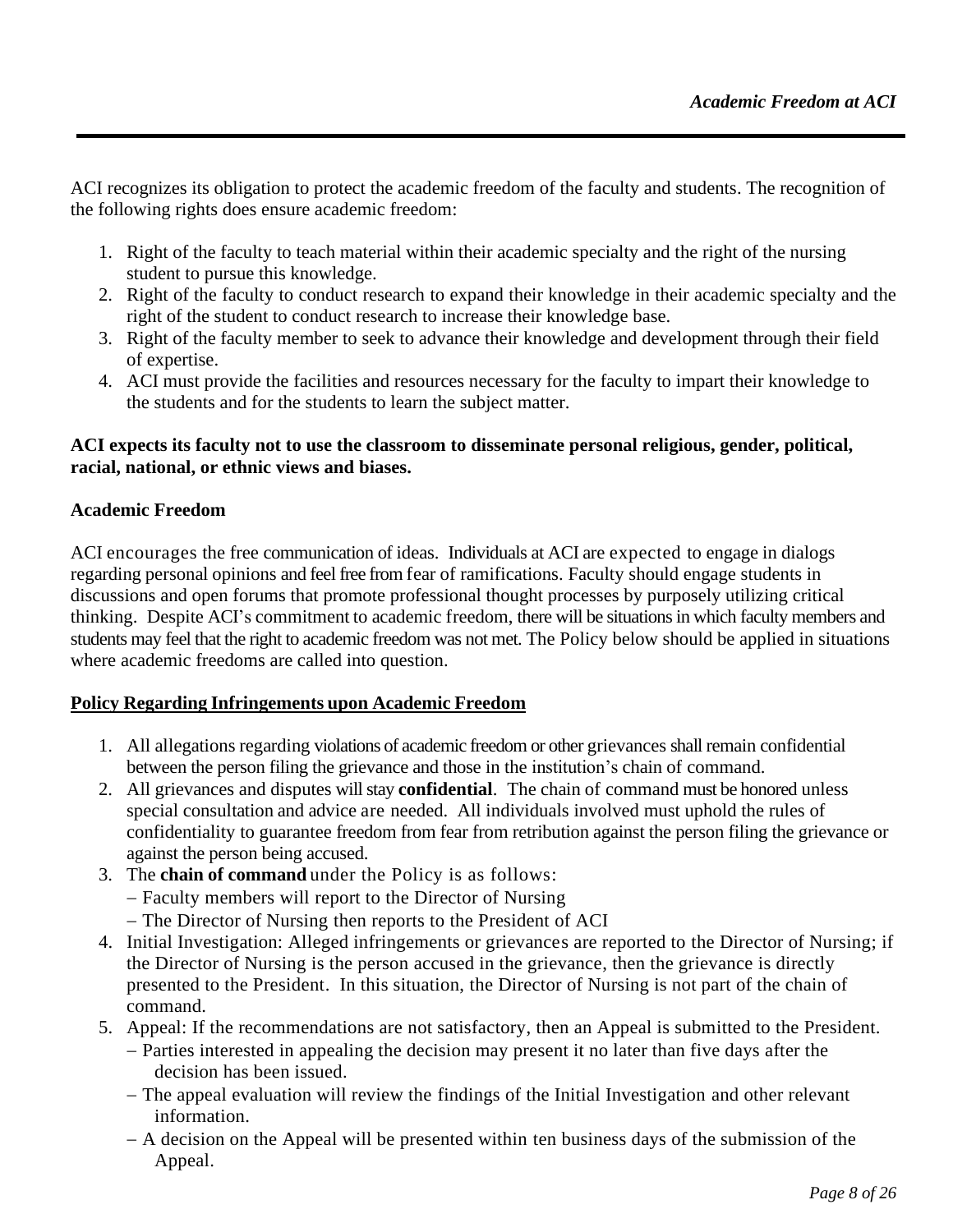# **Copyright Policy**

ACI requires all employees and its students to respect copyright rights as stated by the 18 USC 2319, Criminal Copyright Infringement, 17 USC 101, the No Electronic Theft ("Net") Act, and the Digital Millennium Copyright Act's provisions relating to educational institutions.

A "Copyright" protects the works (text, art, graphics, sounds, and software) and expression of creative intellectual ideas. Faculty, staff, and students at ACI may "use" (e.g., copy, distribute, display, etc.) all or part of a copyrighted work only if (a) the owner's permission has been granted or (b) the individual qualifies for a legal exception. A copyright violation may occur when the copyrighted item is copied, distributed, downloaded, or uploaded on the internet. Unintentional violations remain violations of copyright law. Liability may arise when breaches of the copyright law occur in the ACI's networks or computer resources. Therefore, repeat violations will cause access privileges to be terminated by ACI.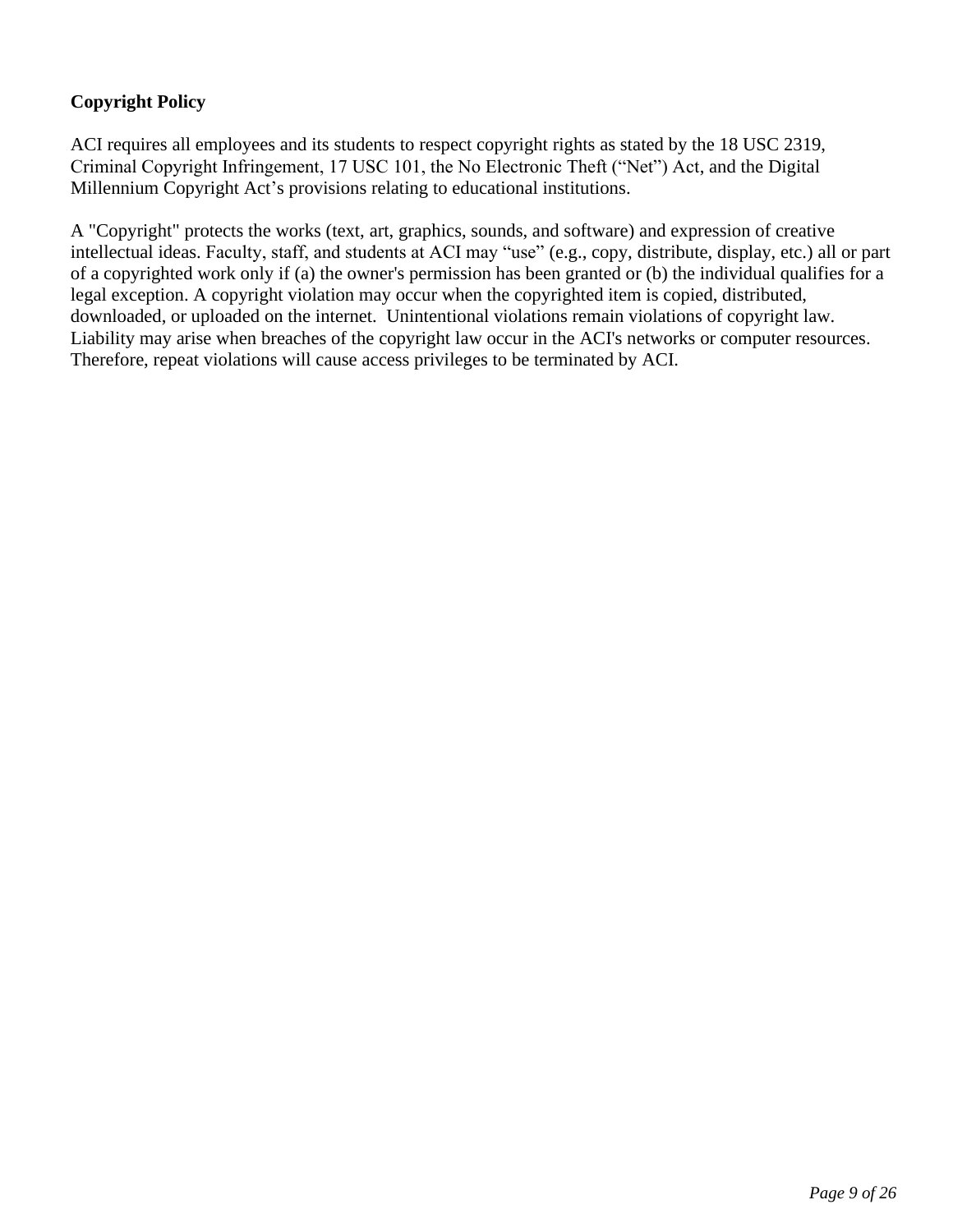### *Professional Code of Ethics*

Faculty at ACI is to maintain the following Professional Code of Ethics.

## **PROFESSIONAL ETHICS FOR FACULTY**:

- 1. Always maintain a robust code of ethics.
- 2. Have a strong background in their field and be aware of new developments to ensure the students are kept informed of the latest research.
- 3. Ensure that objective truth is labeled as such, and opinions are stated as "opinions"
- 4. Is always prepared for lecture/practice/laboratory experience.
- 5. Involves the students in the learning experience
- 6. Has cleared policies with regards to assignments, means of assessment, and grading policies.
- 7. Is aware of the consequences of plagiarism, cheating, and other unethical behaviors and works towards educating the students on the consequences of such actions.

## **FACULTY NONDISCRIMINATION POLICY**

ACI provides a professional environment that affirms the rights of students and faculty. The institution does not tolerate any kind of discrimination or harassment. ACI commits to the principles of equal opportunity in employment and education. ACI does not discriminate based on race, age, color, sex, sexual orientation, ethnicity, veteran's status, or against disabled persons. ACI complies with nondiscrimination regulations under Title VI and Title VII, Civil Rights Acts of 1964; Title IX, Education Amendments Act of 1972; Vietnam Era Veteran's Readjustment Assistance Act of 1974; Sections 503 and 504 of the Rehabilitation Act of 1973 and the Americans with Disabilities Act of 1990; the Age Discrimination in Employment Act of 1967; and other pertinent statutes.

### **SEXUAL HARASSMENT POLICY**

ACI requires that no college faculty, staff, or student member may sexually harass another individual. Uninvited implicit or explicit sexual advances and requests are deemed as sexual harassment when:

- 1. Compliance to unwanted sexual behaviors conditions the status of the individual's employment or education status.
- 2. The basis for employment or academic decision-making is subject to the compliance or denial of the unwanted sexual advances or requests. Title VII of the Civil Rights Act of 1964 and Title IX of the Education Amendments of 1972 classify sexual harassment as illegal. Sexual harassment may be subject to prosecution under criminal sexual conduct law and subject to personal liability.

All faculty, staff, and students at ACI must wear the identification card at all times. The institution issues the identification card at the time of initial hire for faculty and during admission for students. Individuals not wearing their identification cards will not be allowed on-premises and will be removed.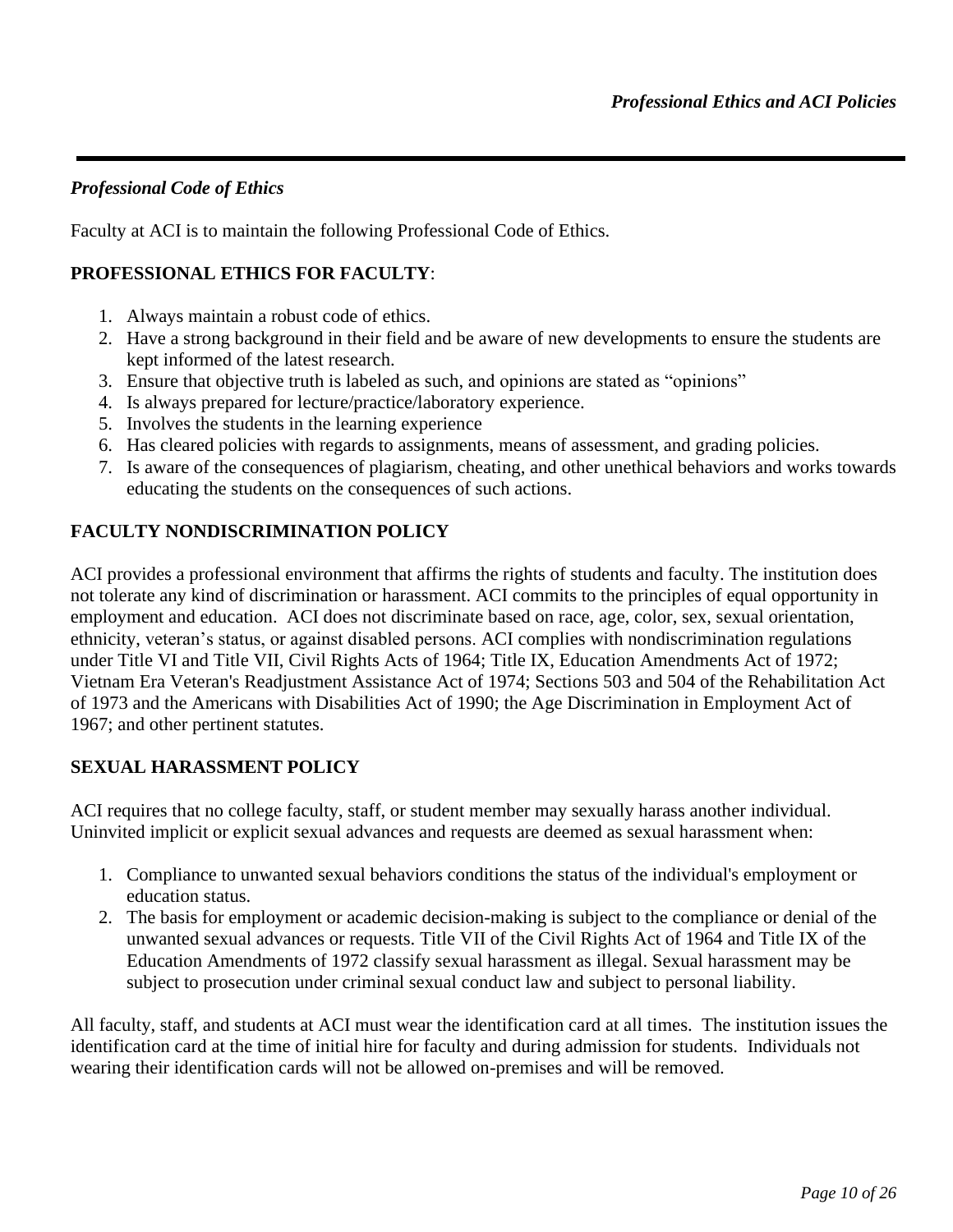ACI uses the following guidelines in the selection of full-time, part-time, and adjunct faculty:

- I. The candidate must understand, accept, and agree to participate in fulfilling ACI's Mission and Vision.
- II. The candidate must demonstrate proficient oral and written communication skills.
- III. The candidate that applies for full-time status as faculty in ACI must prioritize the institution's needs as ACI is their primary employment.
- IV. The candidate's employment must be stipulated in a full-time, part-time, or adjunct faculty service agreement.
- V. The candidate must be a professional in the academic subjects the candidate is hired to teach. The candidate must provide and maintain the valid credentials necessary to teach. The credentialing guidelines established by the accrediting agencies shall be used as guiding standards for selecting faculty.
- VI. In specific cases in which the candidate possesses documented outstanding professional experience, ACI may consider these instead of formal academic preparation in these areas.
- VII. Applicants for the teaching of the nursing programs must have a valid state or national license and meet requirements.
- VIII. A candidate seeking adjunct faculty status must adhere to the guidelines above. Adjunct staff are expected to be involved with the college and be accessible to students.
- IX. A candidate must provide official sealed transcripts or electronic transcripts from the National Student Clearinghouse or the college or university issuing the degrees obtained, whether domestic or foreign. Applicants with degrees from foreign universities must submit a formal evaluation and the appropriate translations by a nationally recognized evaluation institution. ACI always reserves the right to accept or deny the translations or evaluations submitted during the hiring process.

ACI's number of full-time faculty members is adequate to provide effective teaching, advising and scholarly activity, curriculum development, policymaking, and institutional planning and governance.

ACI can receive faculty applications and resumes at any time; however, hiring will be initiated when the appropriate faculty position is open.

The institution keeps files for each faculty member. Documents include records of professional experiences, credentials, certifications, licenses, academic transcripts, technical skills, performance competencies, records of publications, and other qualifications.

ACI follows credentialing guidelines from the Florida Board of Nursing, the Commission for Independent Education, and the institution's accrediting agency, ABHES.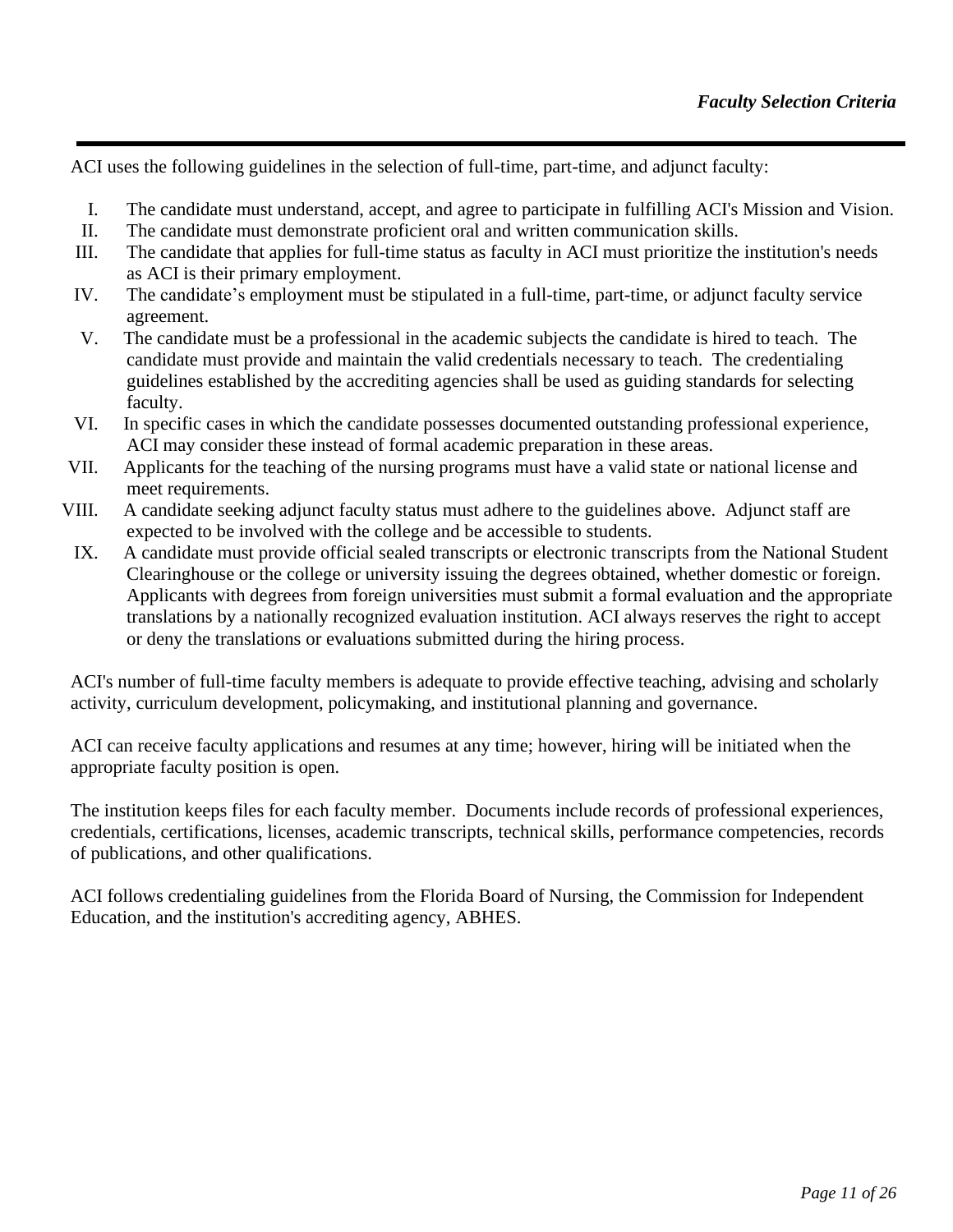### *Procedure for Faculty Selection*

The selection process follows these steps:

- 1. A committee consisting of the Director of Nursing and two other members of the administration, will conduct the first interview with the candidate.
- 2. A final interview is conducted by the Director of Nursing. A final decision will be made by the three individuals forming the committee.
- 3. A candidate will submit copies of all required documentation to human resources. The official academic credentials are required to be submitted in sealed envelopes or via electronic transcripts to ACI. Presentation of official transcripts is required before the term begins.
- 4. The candidate's documentation is submitted to the Chief of Operations (COO), who will ascertain the candidate's eligibility to work at ACI. The COO will sign off on the documentation and will forward it to the President.
- 5. Once all the required employment documentation and forms are completed and submitted, the candidate is presented with the service agreement. The new faculty member will meet with the Director of Nursing to receive the syllabus, ACI Catalog, and Faculty Handbook.

#### *Policy on Assignments*

*The Office of the Registrar prepares the course schedules and assigns the faculty to appropriate courses*. Assignments are based on the proper academic preparation of each faculty member as identified by the Registrar and the Chief of Operations.

ACI will consider the full-time faculty when making assignments according to the following:

- − The institution reserves the right to assign faculty to any course within the specialty area of the faculty. The expectation is that all full-time faculty can teach any course they are qualified to teach. However, consideration is made to the faculty's comfort level in teaching a course. Faculty are asked to notify the administration if any hesitation exists in teaching a course. The ACI administration will develop a plan with the faculty member to bridge any gaps identified.
- − If a faculty member is reassigned, the faculty with the least seniority status shall lose the assignments.

#### *Faculty Orientation*

Orientation is facilitated by the Director of Nursing. The new faculty must complete orientation after hiring is complete and before an assignment begins. This orientation will introduce the ACI's instructional policies and procedures, and other relevant documents. The Director of Nursing will also issue the syllabus to the new faculty.

#### **The Faculty Orientation Program features:**

I. The need to keep accurate records for the different reports submitted throughout the academic term. The Director of Nursing points out the need for a faculty member to keep records of student attendance in the LPN program. Faculty members are responsible for submitting time-sensitive documents on time.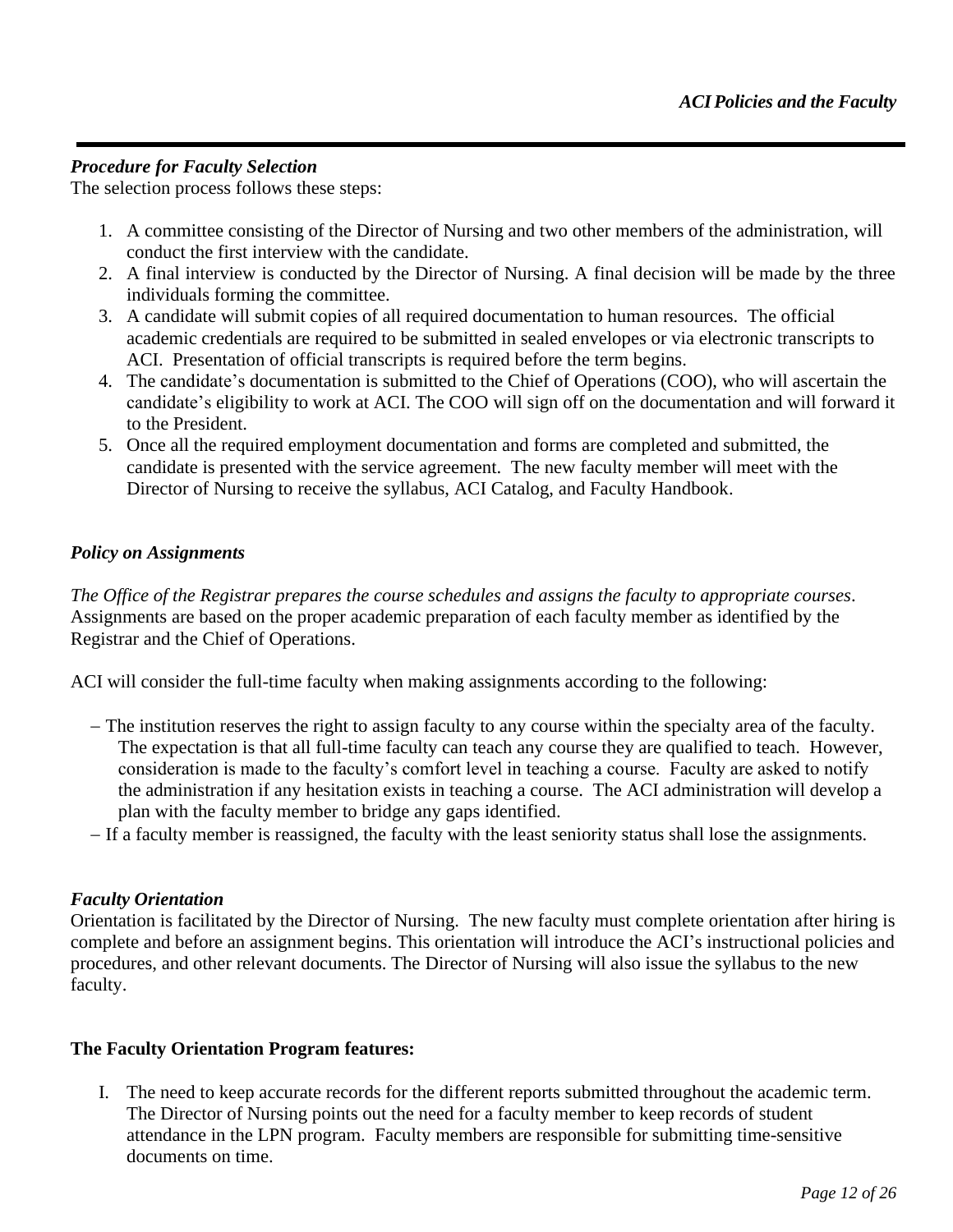- II. The importance of submitting all required records and forms, including progress reports and final grade books, to the Registrar in a timely fashion.
- III. An overview of ACI's grading scale and its application.
- IV. The Director of Nursing focuses on developing and maintaining a healthy learning environment for students while in the classroom and during clinical experiences.
- V. The faculty are engaged to use questioning and involvement techniques in the classroom. Faculty are also introduced to operational procedures of the institution.

### *Faculty Mentoring Program*

The program serves to provide support to new faculty as they begin their new assignments at ACI.

The mentoring program does not substitute the faculty orientation.

- The Faculty Mentoring Program aims to help new faculty members to
	- − Learn more about ACI.
	- − Help identify and use the support and resources available.
	- − Adapt to their new working environment at ACI.
	- − Assist the new faculty in becoming an active member of the institution.
	- − Engage in questions, address concerns, and identify needs.

New Faculty responsibilities:

- − Develop a relationship with the mentor and communicate often.
- − Inform the mentor of any challenges faced during their first assignments.
- − Share experiences, ideas, and concerns with the mentor.
- − To identify the need for help and seek the assistance of the mentor or the administration when appropriate.

### *Faculty Compensation*

Faculty salaries at ACI derive from an established pay scale. Salary scales account for academic education, professional experience, and years of teaching. Yearly performance evaluations will be conducted.

### *Salary Review*

Initial salaries and increases are considered using the following:

- 1. Academic background
- 2. Prior teaching experience
- 3. Participation and contributions made to the development and improvement of ACI.
- 4. Professional behaviors and communications
- 5. Academic effectiveness in teaching courses at ACI, retention rates, student evaluation reports, and observations and assessments made by administration.
- 6. Advancements in academic education and professional licensures.
- 7. The number of years dedicated to providing instructional services at ACI.

Despite positive reviews on performance evaluations, **no advancements in position or annual increases in salary are guaranteed.**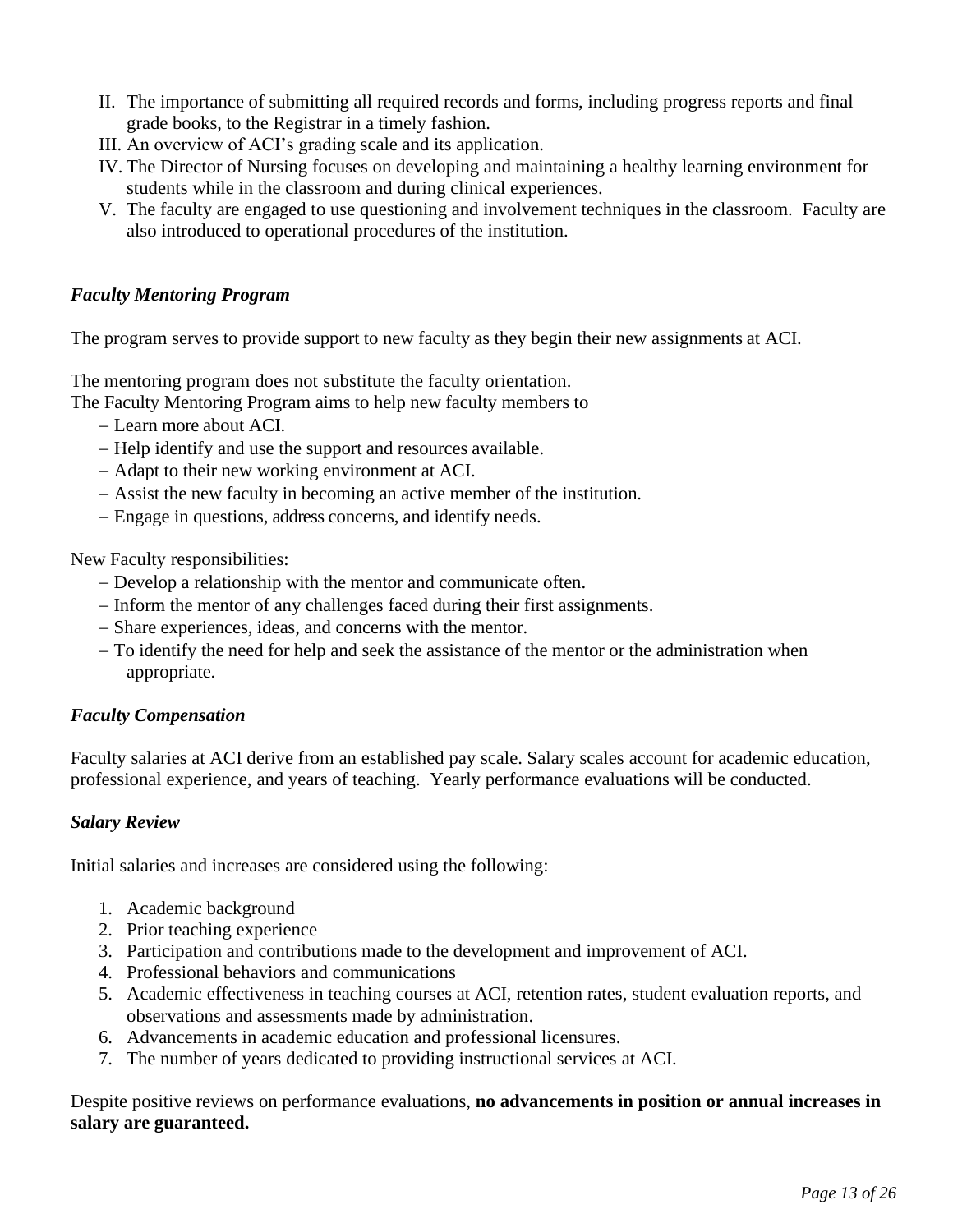### *Performance Review*

Salary increases are subject to the annual performance review and evaluation. In addition to the sections mentioned above, the performance review will also focus on:

- 1. Knowledge of the didactic material and performance of skills required by the course(s)
- 2. Performance in the instruction of the course material
- 3. Productivity
- 4. Punctuality
- 5. Communication
- 6. Attendance

### *Policy Concerning Teaching Loads*

*1.* Full-time faculty will be scheduled to teach between 26 hours up to a maximum of 30 hours per week while part-time faculty will be scheduled to teach between 16 hours up to a maximum of 18 hours per week for each term. Maximum individual teaching loads are calculated as per the following FTE distribution:

| <b>Full-time</b> | <b>Teaching</b> | <b>Course</b>      | <b>Administrative</b> | <b>Office</b>         |
|------------------|-----------------|--------------------|-----------------------|-----------------------|
| <b>Faculty</b>   |                 | <b>Preparation</b> | or Professional       | <b>Hours/Advising</b> |
|                  |                 |                    | <b>Development</b>    |                       |
|                  | 0.75 FTE        | 0.05 FTE           | 0.05 FTE              | 0.15 FTE              |
| 40 hrs.          | $26 - 30$ hours | 2 hours            | 2 hours               | 6 hours               |
|                  |                 |                    |                       |                       |
| <b>Part-time</b> | <b>Teaching</b> | <b>Course</b>      | Administrative        |                       |
| <b>Faculty</b>   |                 | <b>Preparation</b> | or Professional       |                       |
|                  |                 |                    | <b>Development</b>    |                       |
|                  | 0.45 FTE        | 0.05 FTE           | 0.03 FTE              |                       |
| 20 hrs.          | 16 - 18 hours   | 2 hours            | 1 hour                |                       |

- *2.* Faculty are to refer to the Letter of Appointment or Assignment for the course load assigned. Fulltime faculty are entitled to benefits; however, the eligibility is void if the faculty drops to part-time or adjunct status.
- *3.* Academic advisement will be assigned to the faculty members and Director of Nursing (or designee) as needed. Students will be notified of student advisement hours by the administration and by having the hours posted at key locations throughout the campus. The Letter of Appointment or Assignment will specify the need for faculty to be available for advising hours.
- *4.* ACI requires all full-time faculty members to participate in at least one committee. Part-time and adjunct faculty are not required to participate in committees but are always invited to participate.
- *5.* Faculty must attend all commencement ceremonies.
- *6.* ACI requires all faculty to report working in other academic institutions. Full-time faculty must receive approval from the ACI administration before they are hired elsewhere.
- *7.* All faculty must abide by ACI's Confidentiality Agreement.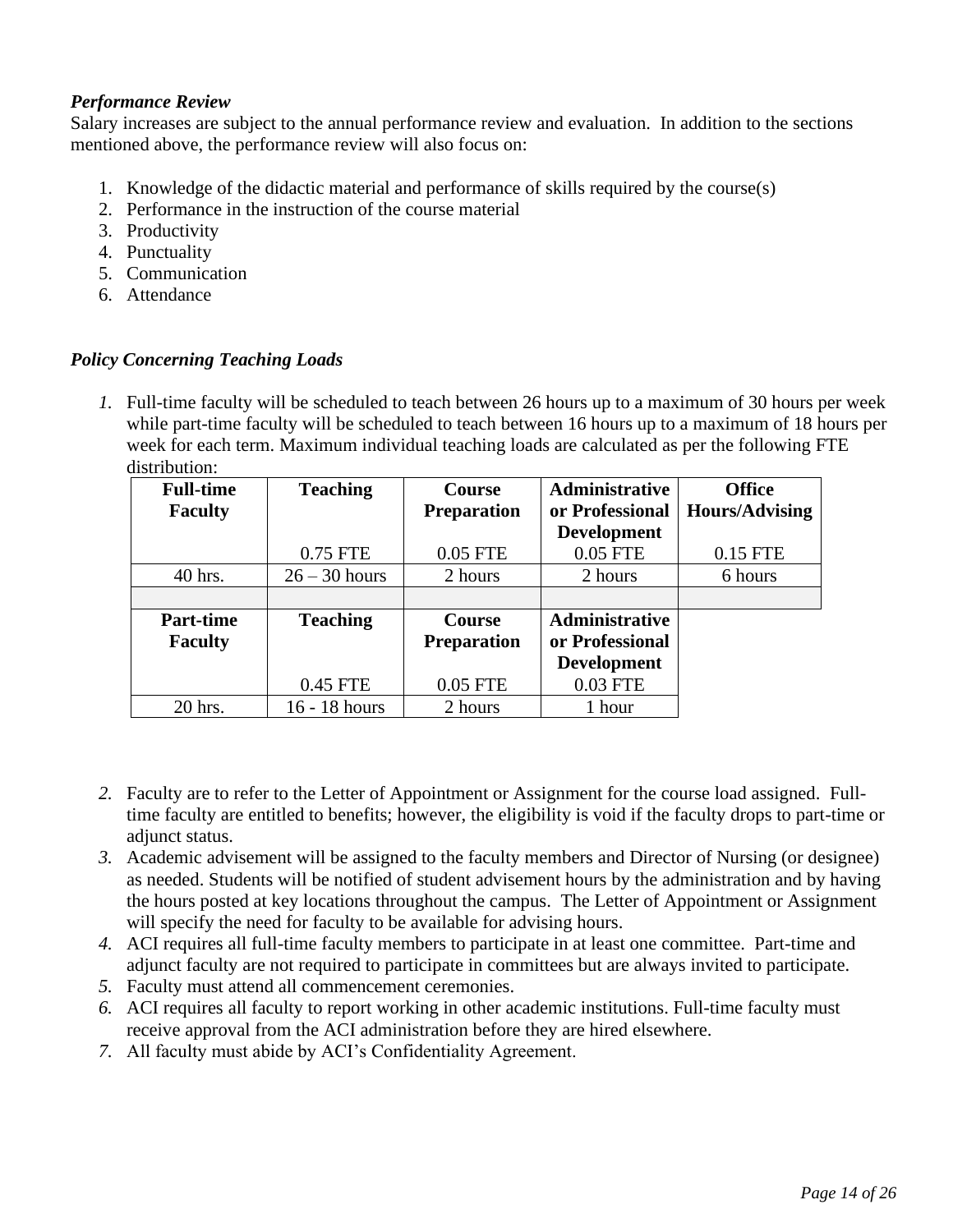### *Provisions for Faculty during Clinical Experiences*

- ACI requests for all nursing faculty to abide by the institution's procedure regarding the supervision of students during clinical experiences:
	- *1.* Based on the course's Student Learning Outcomes, the faculty is responsible for creating student assignments and allocating experiences to meet the outcomes of the course. Assignments must allow students to explore nursing concepts, employ critical thinking, practice clinical skills and complete the assigned competencies for the course.
	- *2.* Faculty must complete the clinical skills competency checklist as the students demonstrate skills.
	- *3.* Faculty must record the attendance of each student at the clinical site. Students who lack compliance in attendance or do not complete the determined number of clinical hours should immediately be identified and reported to the administration at ACI.
	- *4.* The maximum number of students per faculty that require direct supervision when providing direct care to clients should not exceed twelve.
	- *5.* The faculty is responsible for providing students with guidance and supervision during clinical learning experiences.
	- *6.* The faculty member or clinical preceptor at the clinical site must directly supervise students participating in direct patient care, invasive nursing procedures, and other complex nursing activities. Refer to the "Using a Preceptor" section for definitions and details.
	- *7.* The faculty member must always be physically present and available in the most proximate location possible to students while students provide direct care to patients. ACI faculty must be present and available to address any issues or concerns from the clinical site staff or coordinator. If the faculty member cannot arrive or must leave during clinical hours, the faculty must immediately notify the Director of Nursing. Another faculty member must come to substitute the original faculty before leaving the clinical site, or the students must be removed and not allowed to perform direct patient care until the replacement faculty arrives.
	- *8.* If approved by the clinical site and program director, a faculty member in the hospital setting may indirectly supervise students only when a clinical preceptor is assigned to manage the nursing student. Refer to the "Using a Preceptor" section for definitions and details. The faculty member must remain at the clinical site and be available by phone.
	- *9.* For community clinical experiences that are likely to involve complex or invasive nursing activities, a faculty member may indirectly supervise students only when a clinical preceptor is assigned to manage the nursing student. The faculty member must remain at the clinical site and be available by phone. Such an arrangement must be approved by director of the site and the Director of Nursing at ACI. Refer to the "Using a Preceptor" section for definitions and details. If no invasive or complex nursing activities will be completed during the clinical hours, then a faculty can perform indirect supervision only if the faculty member can be reached via phone.
	- *10.* Faculty must be available via phone to students participating in clinical hours. The faculty is responsible for evaluating each of the student's clinical experience.
	- *11.* Simulation Labs are part of the students' clinical experience. Faculty must plan and schedule clinical experience in labs in coordination with the Nursing Clinical Coordinator.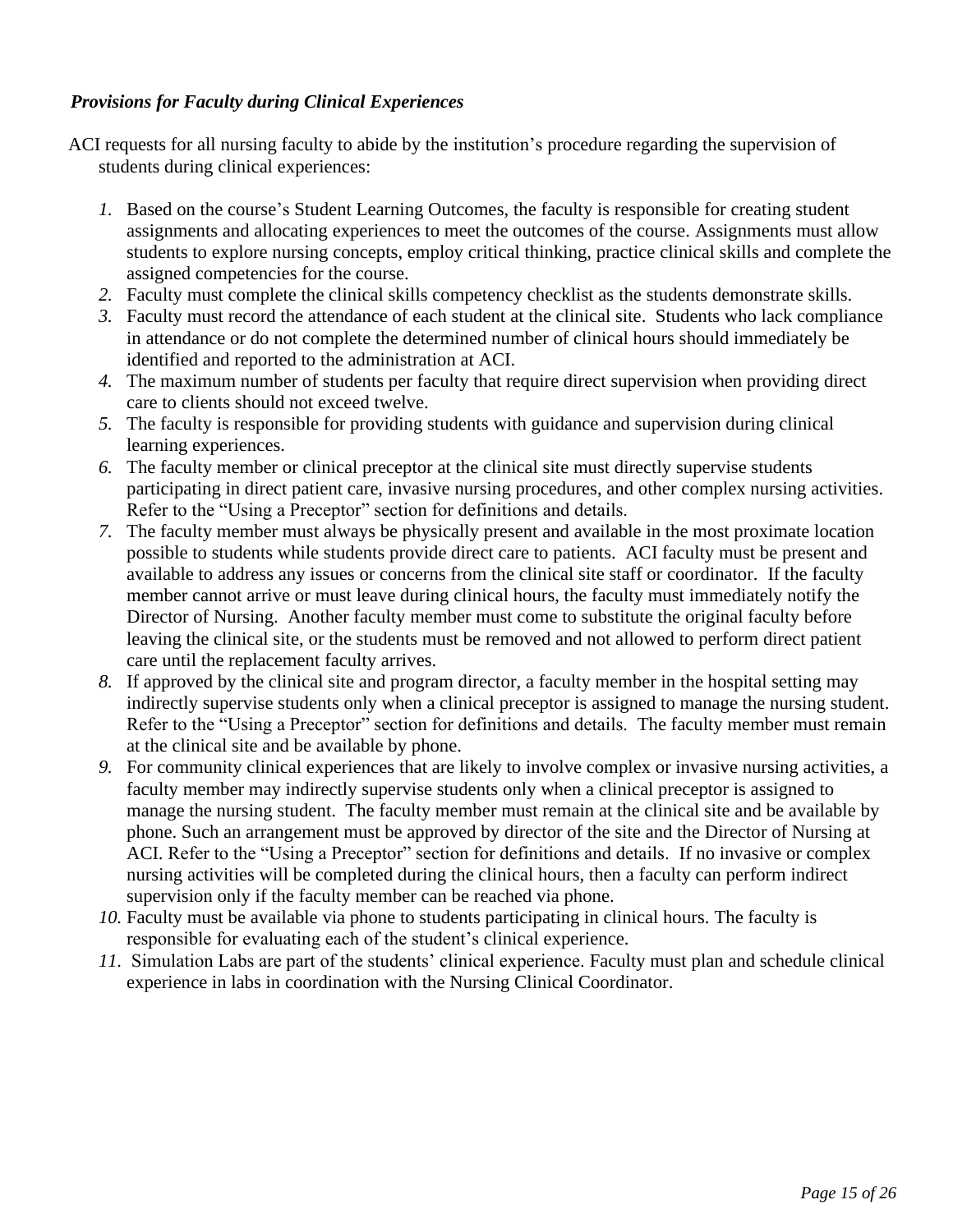### *Using a Preceptor*

- A. Preceptors must be set up in advance and require the faculty approval.
- B. Preceptors for clinical experiences must be registered nurses for students in the ASN program and be a registered nurse with an MSN for the BSN program.
- C. The student may not engage in clinical hours unless their assigned preceptor is available.
- D. The faculty member must always be available to both the student and the clinical site preceptor. The faculty is responsible for the direct or indirect supervision of the student.
- E. The assigned preceptor must work with the faculty to evaluate the student's performance and completion of clinical competencies.

### *Policy Regarding Graduation Ceremonies*

The Graduation Ceremony is a day of honor and excitement as a new class of students reaches the end of their program at ACI. As such, is important for all members of ACI to acknowledge this day. Therefore, ACI requires **all full-time faculty to attend Graduation Ceremonies in cap and gown to honor the students and the faculty's achievements in graduating the class of students ready to become professionals in their field.**

### *Policy on Release of Student Record Information*

Written permission is required of the student before the release of any information. Therefore, all requests for information regarding a student (e.g., student progress, status, personal information, etc.) must be handled by the Registrar. Faculty nor staff at ACI are allowed to issue any student information to anyone requesting it. Only entities having legal rights to student information should receive it.

#### *Policy on Relations with other Employees and Students*

All ACI administrators, faculty, staff, and students must behave and communicate professionally while interacting with others at ACI to ensure that professional relationships and the reputation of ACI are not compromised. Individuals that violate this policy and thus harm operations or the reputation of the ACI will, after an investigation, proceed to termination.

### *Locating Employees*

The administration of ACI maintains a record of the home address and telephone number of each administrator, faculty, and staff member. It is the responsibility of the employee to notify human resources of any changes in their contact information. Confidential information about employees can only be released once the employee has submitted written authorization.

All employees of ACI must be available during working hours and must inform the administration where they can be reached. Suppose an employee must leave the ACI campus. In that case, the employee is required to notify their supervisor or administration regarding their leave and the expected time of arrival to the campus. Suppose the employee is leaving Miami on ACI-related activities. In that case, the employee must inform the administration or his/her supervisor of any changes to the location, hotel address, and date of return.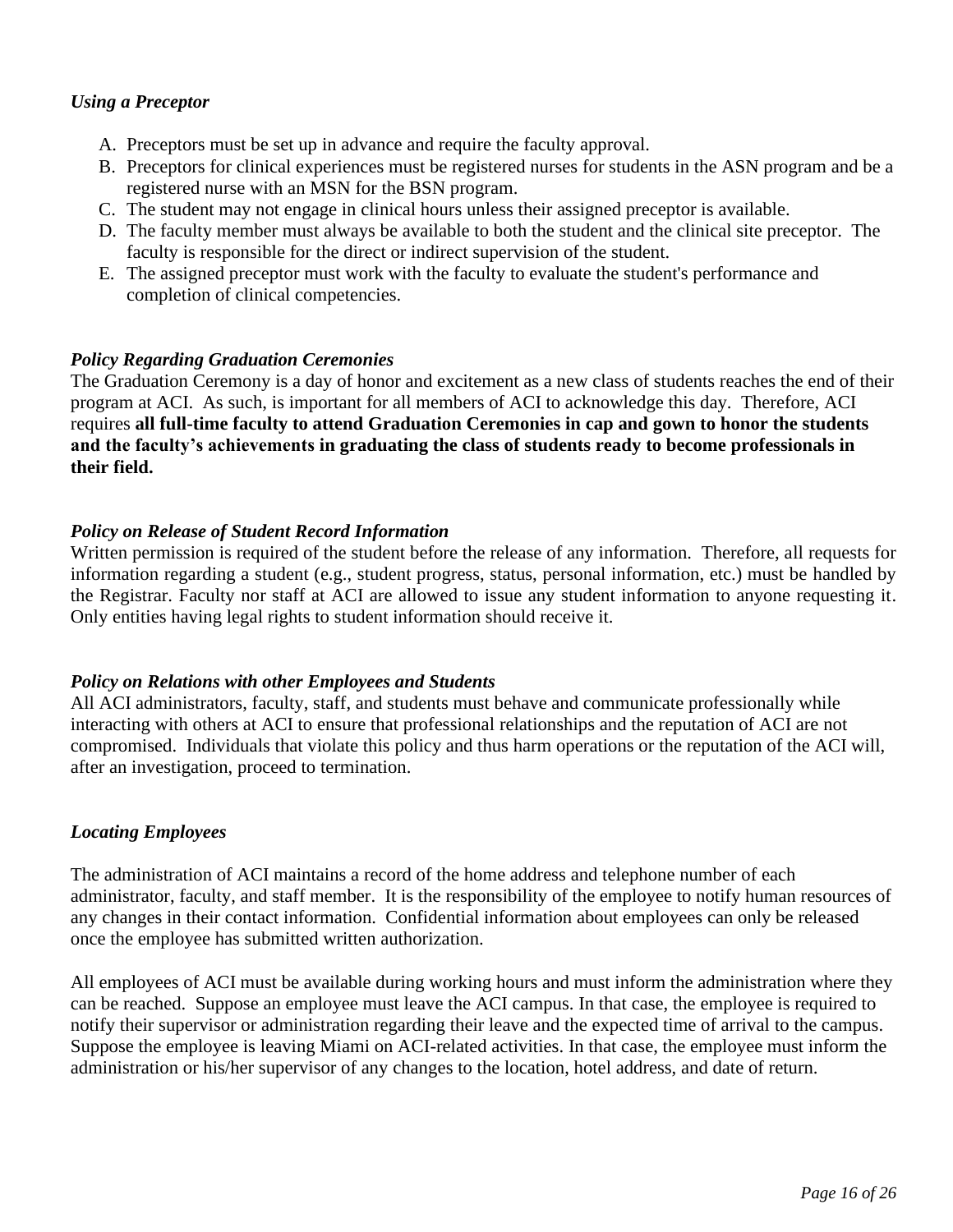### *Policy on Personal Phone Calls*

ACI understands that employees and students will need to use their telephone. When a personal emergency call comes into the college, the staff will try to reach the employee. However, no classes will be disrupted for non-emergency calls. Students are required not to use their phones for calls or texts during classroom instruction. Only in an emergency call shall the student quietly leave the classroom to answer the call quickly. Repeated answering of calls without notification of emergency to the faculty member will lead to a recorded absent day from the course. Employees of ACI are not to initiate or accept long-distance, international, payper-calls, call-collect calls that may incur costs to ACI. Violations may lead to termination of employment.

### *Policy on Protection of Personal Property*

**ACI does not carry insurance to protect the personal property of employees. ACI does not accept responsibility for personal items, including money.**

#### *Policy on Faculty Meetings*

Full-time faculty must attend scheduled meetings at ACI since matters regarding the college, programs, courses, policies, activities, and procedures are discussed, and faculty input is needed. Part-time and adjunct faculty are invited to attend meetings, but it is not a requirement.

#### *Policy on Faculty Participation in College Activities*

The faculty is expected to participate in the institution's committees and accreditation activities. Faculty members should participate actively on an accreditation committee. Additionally, faculty members are encouraged to participate in student activities to show interest in and support the student body.

#### *Proprietary Information*

According to ACI's Confidentiality agreement, all items created and information produced by employees while working for the institution become the property of the college. All digital or printed data or information is considered property of the institution.

Modifying and sharing of any confidential, or proprietary information in printed or digital form to members outside of the ACI institution while employed, after termination, or at any time is strictly prohibited.

Any resources or equipment used while employed at ACI must be returned. Employees must turn in their usernames, passwords, access codes, and any other necessary information required for the institution to continue using resources and accounts to avoid disruptions in operations.

#### *Supplies*

#### *Policy on Issuance of Instructors' Textbooks*

All faculty have access to the textbooks required in each course available at ACI. These books and other resources are available in the education department. A faculty may take a textbook to teach a course and must return it by the end of the course. Textbooks, visuals, and other supplies must be returned upon completion of the course. Materials must be returned, or paychecks may be withheld until the return is completed.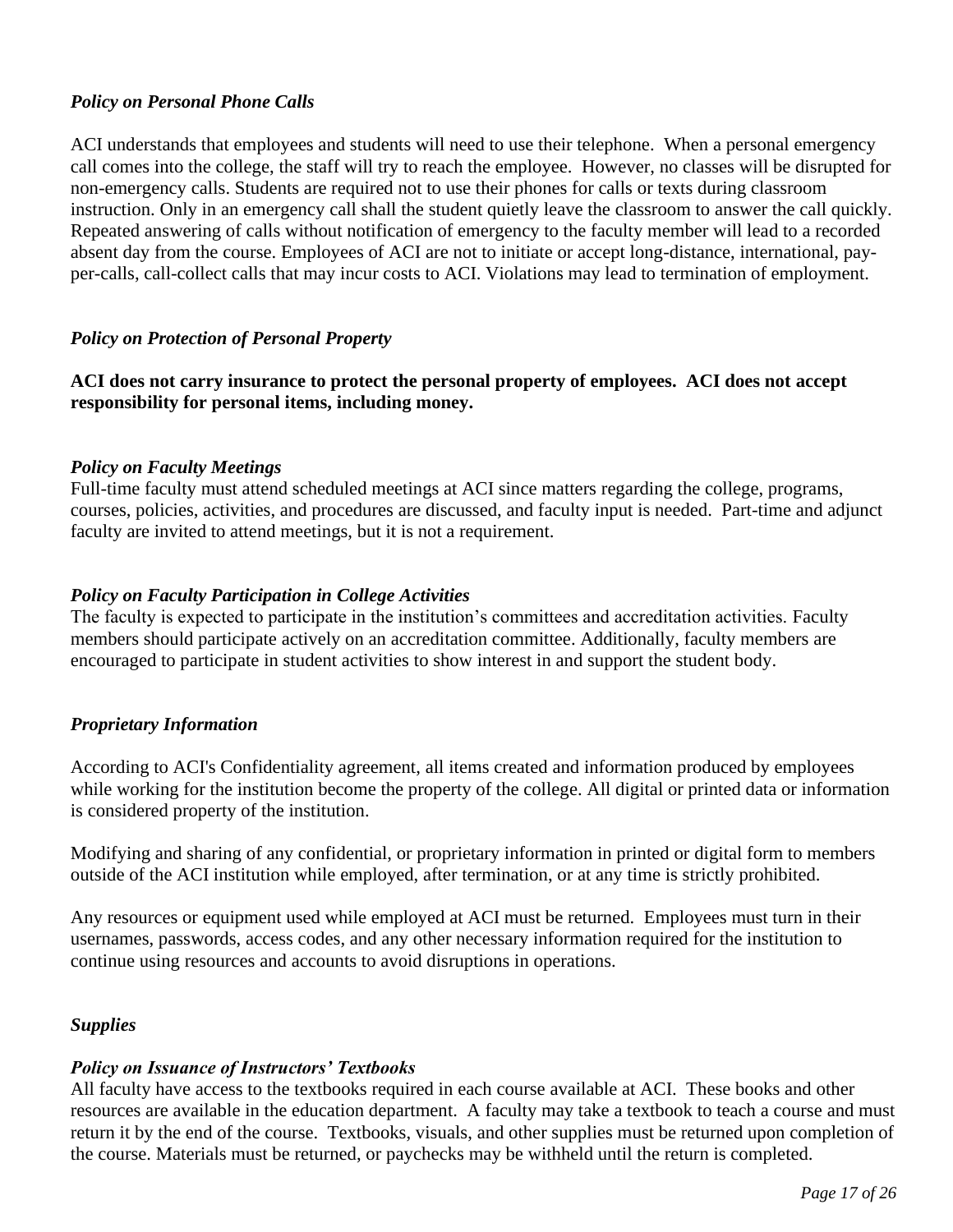### *Textbook Selection*

#### **Faculty wishing to change textbooks are asked to follow these steps:**

- *1.* When a faculty has selected a new textbook, they should ensure that other instructors teaching the course for which a new textbook is proposed review the new textbook.
- *2.* Once all faculty teaching the course for which the new textbook is selected, have reviewed the new textbook, the proposed text will be brought for approval to the curriculum committee.
- *3.* If the curriculum committee approves the proposed textbook, the Director of Nursing or administration will update the syllabus accordingly.
- *4.* New textbook proposals must be made in advance to ensure all the steps are completed before starting the course.

#### *Duplicating Services*

All employees have access to photocopy machines throughout the campus.

#### *Security and Access to College Facilities*

The President holds the responsibility for ACI's security. The President has delegated this authority to the Chief Operating Officer (COO). The COO is to keep all records of criminal incidents and will report them to the President.

No visitors are allowed in the classrooms unless a member of administration accompanies them.

Visitors and children are not allowed in the classrooms and labs. A guest speaker that has been invited to participate in a class must be met by the faculty member in the lobby. The guest speaker must be issued and wear a guest pass and be accompanied to the classroom.

#### *Policy on Campus Crime*

According to the Crime Awareness and Campus Security Act of 1990, ACI will make available the following to all students, staff, and faculty:

- *1.* ACI's policies regarding how employees and students are to report criminal activities occurring on campus and the response of ACI reported activities.
- *2.* Current policies on security measures used in the institution.
- *3.* Current policies regarding security personnel and their rapport with local police.
- *4.* Policies and procedures regarding the timely reporting of all crimes to the police or other agencies.
- *5.* A description of how ACI informs all individuals about security procedures and practices. The type of program and its frequency are to be noted.
- *6.* A description of the programs targeting students and employees on how to prevent crime; including data concerning the occurrence of crime on campus during the most recent academic year, and during the past two academic years for which data are available, of the cases of rape, robbery, murder, aggravated assault, motor vehicle theft, and burglary criminal offenses reported to campus security or local police agencies.
- *7.* Statistical data regarding the following on-campus crimes: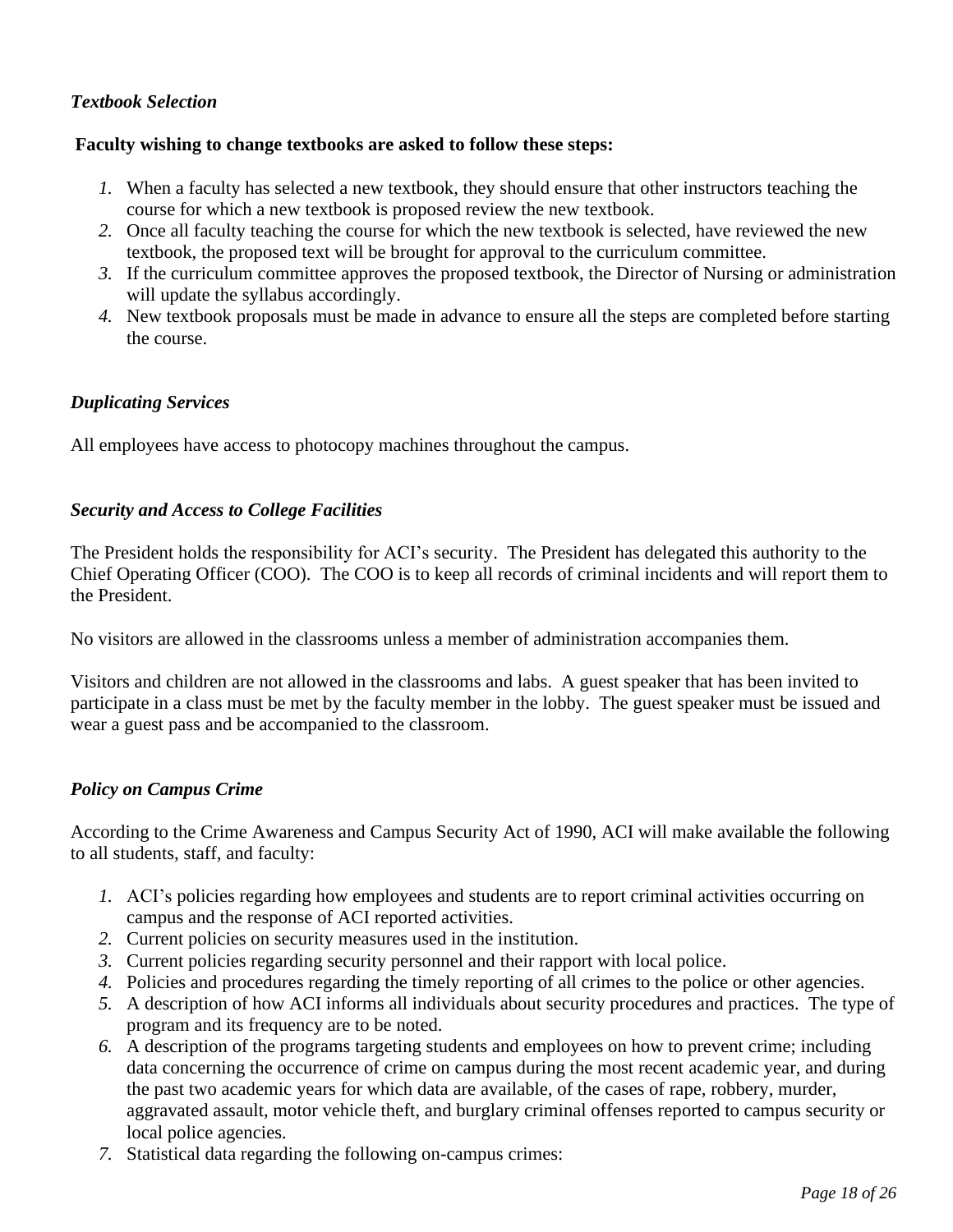- A. liquor law violations.
- B. drug abuse violations.
- C. weapons possessions.
- D. murder.
- E. rape.
- F. robbery.
- G. aggravated assault.
- H. burglary.
- I. motor vehicle theft.
- *8.* A policy regarding the possession, use, and sale of alcoholic beverages and illegal drugs, and application of Federal and State drug laws. ACI is to include a description of drug or alcohol abuse education programs as required under section 1213 of the Higher Education Act of 1965.

ACI is required to submit the information collected above to the Secretary of Education, upon request.

## *Reporting of a Crime*

The following steps are used at ACI when reporting and notifying of the crime or the attempt to commit a crime:

- 1. The Chief Operating Officer (COO) is the first to be notified of the crime or attempted commission of a crime on the ACI campus. The COO is responsible for contacting the proper authorities and notifying the Office of the President.
- 2. Students who witness a crime are asked to notify the closest faculty member. The faculty member is responsible for contacting the COO.
- 3. If the COO is not available, or does not react accordingly, Miami-Dade police and any applicable agencies are to be notified immediately by anyone witnessing the crime or attempted commission of a crime.
- 4. Criminal acts are to be handled by law enforcement officers.

*The ACI Campus Security Report is published annually and is available at the U.S. Department of Education's Consumer Information website [\(https://ope.ed.gov/campussafety/#/\)](https://ope.ed.gov/campussafety/#/) and are also posted throughout the campus.*

### *Policy Regarding Drugs and Alcohol on Campus*

ACI is a drug and alcohol-free campus. The illegal use, possession, or distribution of drugs and alcohol by any individual on campus or in any campus activity violates the standards of conduct.

ACI reserves the right to take disciplinary actions up to termination of any student or employee under the influence of illicit substances while on the ACI campus or in any ACI activity.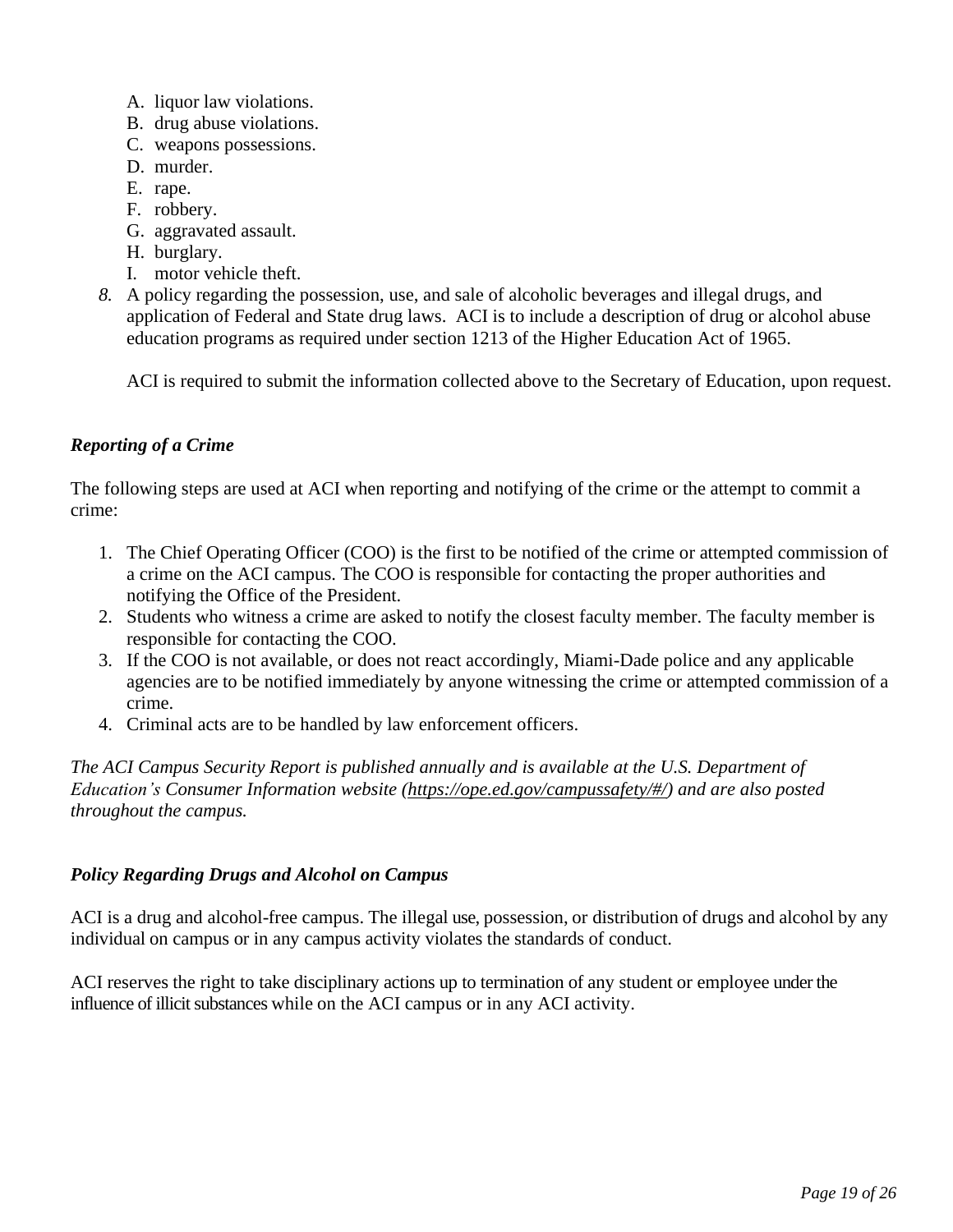# *Conditions of Service*

# *Evaluations*

Yearly evaluations will be performed on each faculty member. However, more evaluations will be conducted if necessary to:

- (a) observe the in-classroom learning
- (b) identify opportunities for improvement in instruction
- (c) confirm compliance with the course's curriculum

### *Tenure*

ACI **does not** have tenure.

### *Curriculum Revision and Program Evaluation Committees*

The course's curriculum undergoes continuous review and revision. All ACI faculty are encouraged to participate in curriculum reviews during Curriculum Committee meetings.

ACI has developed program and course outcomes assessment procedures to evaluate and or modify the curriculum.

### *Absence of the Faculty*

The faculty must communicate with the Director of Nursing in an unauthorized absence from ACI. The following procedure is to be followed in the event of an unauthorized absence from the institution:

- 1. Faculty are to give at least 2 hours of notification in the event of an unexpected (unscheduled) absence. This time allows the administration to coordinate another faculty member to cover the missed class.
- 2. The faculty member is to speak to the Director of Nursing directly
- 3. The faculty member is to speak to the Administrator on campus by calling the administrator directly and/or calling the campus.

A "call-out" will be annotated for the faculty if they fail to complete the procedure for an unexpected absence. Two "call outs" will result in a written warning to the faculty member and is subject to disciplinary actions.

Faculty must expect to fulfill the service agreements signed with ACI. As such, faculty are not to plan for vacations or other absences during an academic term. In the case of an emergency, such an absence will be accepted with proper documentation of the crisis, and arrangements will be made to cover the faculty member.

A faculty member who feels ill during a course's teaching must inform the administration before dismissing the students. ACI will determine if a substitute faculty member will be assigned to continue the lecture/course material or dismiss the students. Worker's Compensation protects all employees during their working hours; therefore, administration must be notified of all accidents as soon as possible.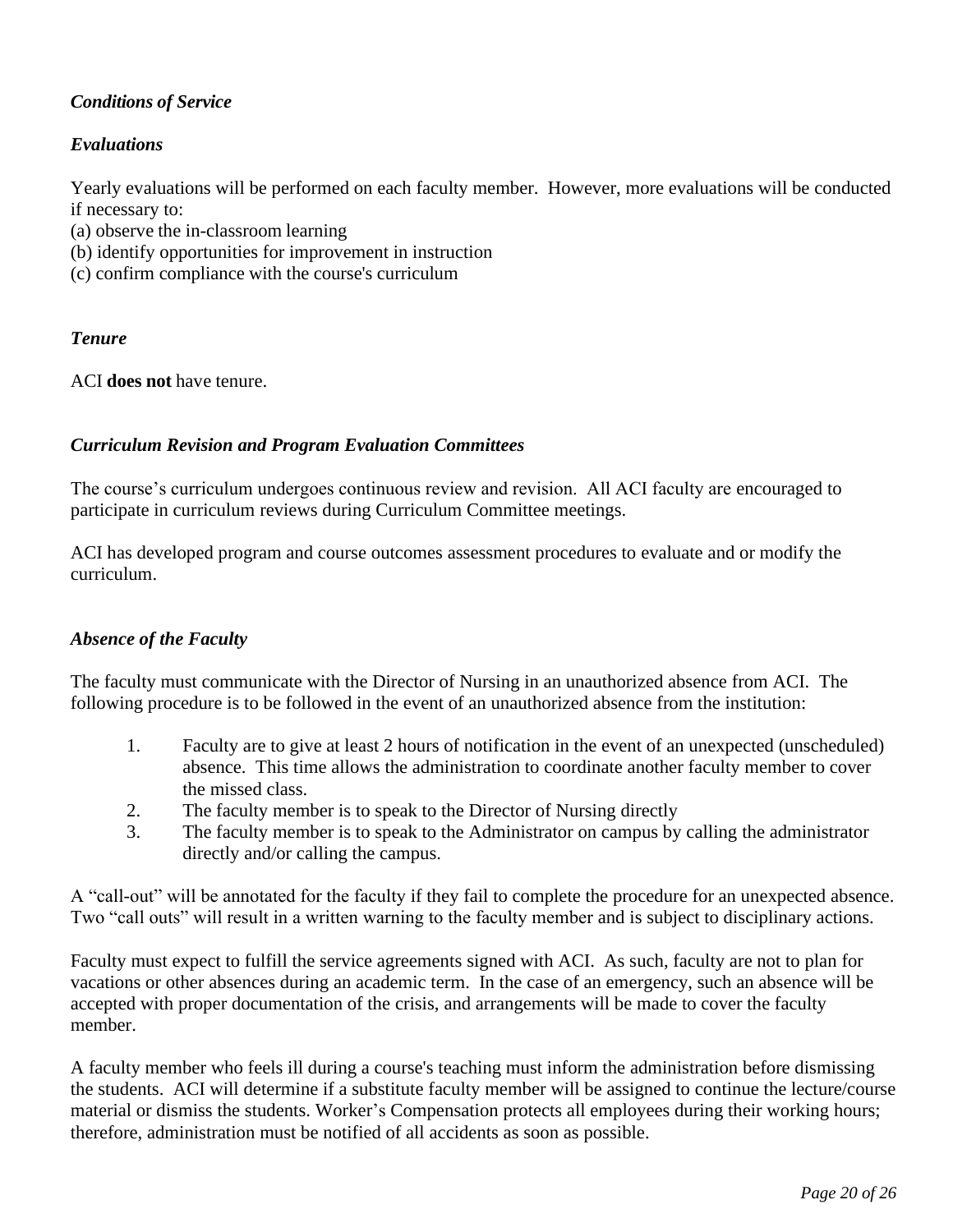## *Faculty Vacations*

Faculty members that are full-time receive PTO or vacation days as per the table below. Requested time off and vacations should be scheduled so that they do not interfere with ACI's operations and academic progress.

| <b>Years of</b><br><b>Service</b> | <b>Annual PTO</b><br>Days/Hours |
|-----------------------------------|---------------------------------|
| $0 - 1$ year                      | 5 days/ 40 hours                |
| 2 - 3 years                       | 10 days/80 hours                |
| $4 - 5$ years                     | 15 days/ 120 hours              |
| 6+ years                          | 20 days/ 160<br>hours           |

### *Paid Faculty Holidays*

Federal holidays are listed in the ACI catalog. Faculty and students will not attend campus on official Federal Holidays.

### *Attendance to Workshops*

Faculty will be expected to attend three faculty workshops per year.

### *ACI Tuition Benefit Program*

After 6-months of full-time employment, all employees at ACI are eligible to apply to the ACI Tuition Benefit Program for a 30% tuition reduction for programs at ACI at the discretion of the administration. Eligible participants include the employee and their direct family (i.e., their spouse and children). Participants of the program must apply and enroll through the current enrollment progress at ACI. Participants must meet the admission requirements and are subject to all the policies of ACI. Participants are financially responsible for covering the costs of textbooks, fees, supplies, exam fees, and graduation fees.

Availability in enrollment is contingent on the program and course's capacity. All tuition-paying students receive priority and will be enrolled before any participants of the scholarship.

Participants of the program will begin to pay full tuition fees if the employee's full-time status changes.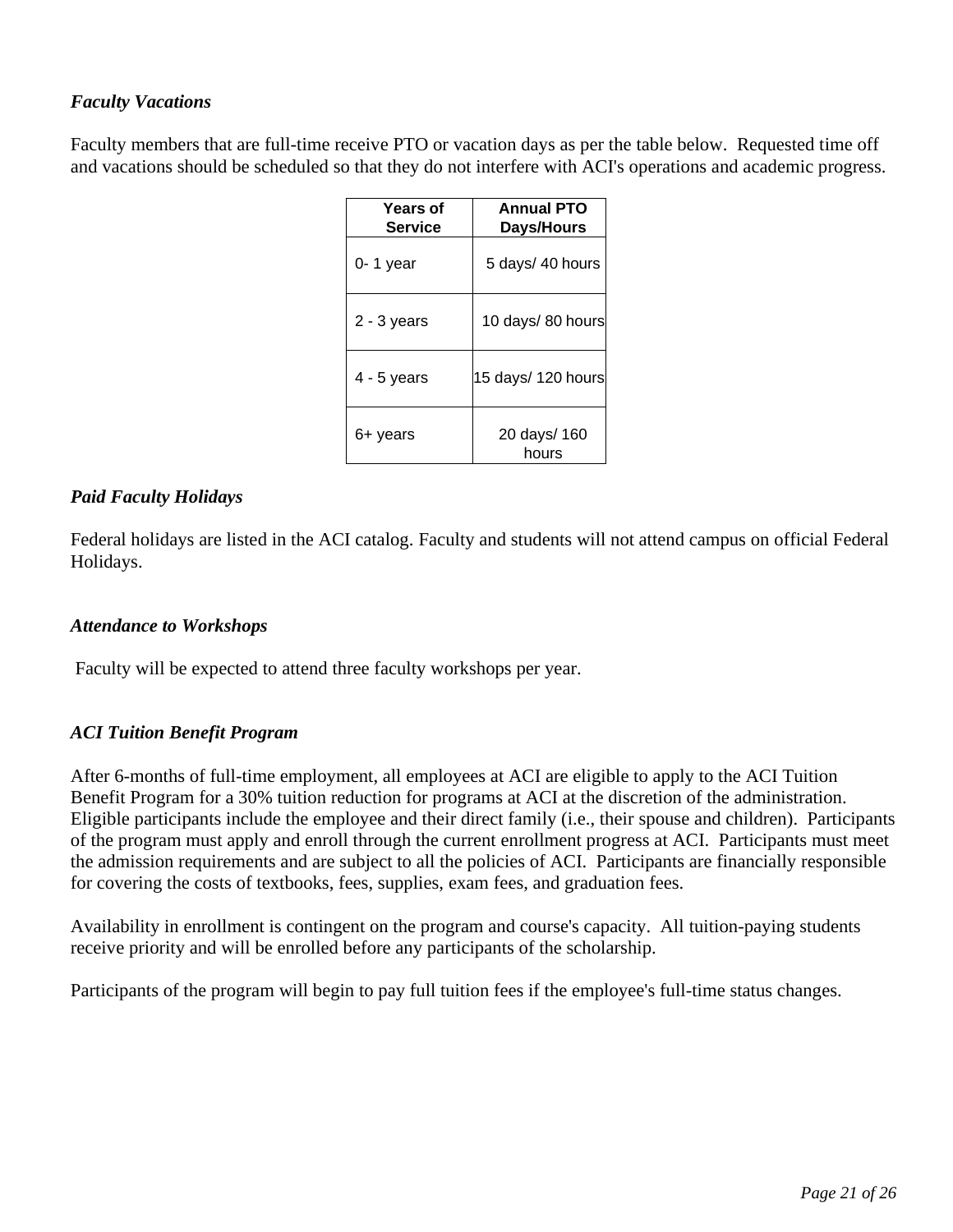## *Faculty Professional Development*

ACI supports and promotes faculty seeking professional growth, especially those that assist the faculty in attaining expertise in the field and effectiveness in teaching students at ACI. Faculty are encouraged to participate in faculty learning communities, professional workshops and conferences, publication, professional organization membership, and seek additional certifications. ACI asks faculty to submit record evidence of all professional development activities to the Human Resources department to maintain updated faculty files.

### *Collegiate Activities Participation by Faculty*

Professional Growth and Development also involves participation in:

- 1. College committees.
- 2. Annual revision of academic programs and instructional materials.
- 3. Textbook adoption initiatives.
- 4. Faculty meetings.
- 5. Resources and materials for the resource center.
- 6. Membership in professional organizations.

### *Faculty Record File*

Each faculty record file must contain the items listed below. While copies are acceptable for most documents, official transcripts must be received initially directly from the academic institution or the National Student Clearinghouse. Copies of transcripts are not permitted.

- 1. Evidence of all diplomas and degrees earned
- 2. The faculty's Curriculum Vitae or resume
- 3. Official transcripts (sent directly to ACI by the academic institution or National Student Clearinghouse)
- 4. Employee Form
- 5. Documents on the faculty's professional growth (workshops, publishing, certificates, etc.)
- 6. I-9 (Employment Eligibility Verification Form)
- 7. W-4 Tax With-Holding IRS Form
- 8. All current and valid State Board Licenses
- 9. All ACI's Annual faculty evaluations
- 10. Record of all Professional Development activities completed by the faculty

#### *End of Course Evaluation Surveys*

ACI students will evaluate faculty. The evaluation can be carried out using online surveys.

Evaluations completed while in the classroom setting must be done in silence. No discussions are allowed amongst students during the completion of the evaluation.

ACI will review and arrange the responses for analysis. Results will be reviewed with each faculty member, and it will be determined if remediation actions are required. *Procedures for Disciplinary Actions*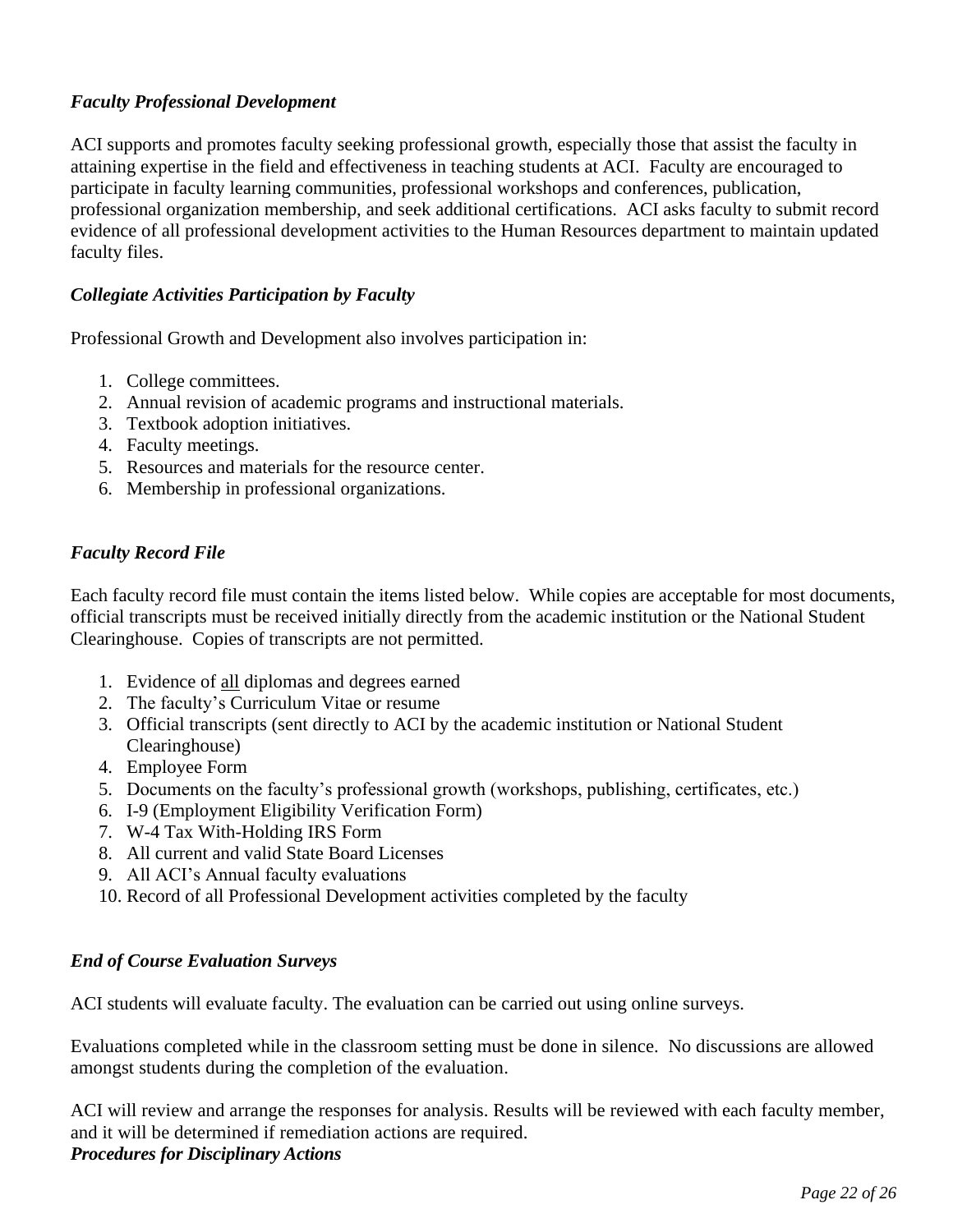Faculty are always expected to exhibit exemplary behavior. Disciplinary action will be taken for a faculty member that:

- 1. does not follow the terms of employment
- 2. fails to complete duties to the college and its students, including unauthorized absences, that hinder student learning outcomes and jeopardize the institutional goals and procedures.
- 3. violates the policies and procedures of ACI
- 4. does not meet standards of performance in assigned activities and responsibilities
- 5. exhibits misconduct
- 6. fails to follow the standards stipulated by a professional license and degree
- 7. engages in activities or behaviors that violate the ethics of the academic profession

 The Director of Nursing or member of the leadership team will review each individual situation. An initial verbal warning will be followed by a written warning. Documentation of adverse events will be stored in the faculty's file in the Human Resources department. In emergent or severe situations, the President or designee will be involved in the review of the situation that merits a faculty's termination of employment.

#### *Student Academic Policies and Development*

 Please refer to the ACI Catalog for information regarding student progress, academic advisement, student status, readmissions, credit hour equivalency, satisfactory academic progress (SAP), student leave of absence, grading system, withdraw from the college, course retakes, transfer credits, transcripts, student complaint and grievance policies, and the Student Honor Code.

#### **Academic Honors and Awards**

#### *1.* **Director of Nursing Honor List**

ACI celebrates the achievements of all students and honors academic excellence. Students with a GPA of 3.50 to 3.94 in a semester (3 terms of five weeks), with at least nine credit hours, will receive the Director of Nursing Honor List. This achievement will be annotated in the student's official transcripts.

#### *2.* **President's Honor List**

Students who achieve 3.95-4.0 in all semesters at ACI will be awarded President Honor List. This achievement will be annotated in the student's official transcripts. The President's List will be announced and honored at the graduation ceremony.

#### *3.* **Graduation Honors in Baccalaureate and Associate Degree Programs**

 Graduating with Honors at ACI acknowledges students who have achieved a GPA of at least a 3.60. Students with this distinction will be recognized during the graduation ceremony. The honors will be annotated in the student's official transcripts as follows:

#### **HONOR REQUIRED GPA**

*Summa Cum Laude 3.900 – 4.00 Magna Cum Laude 3.700 – 3.899 Cum Laude 3.5 – 3.699*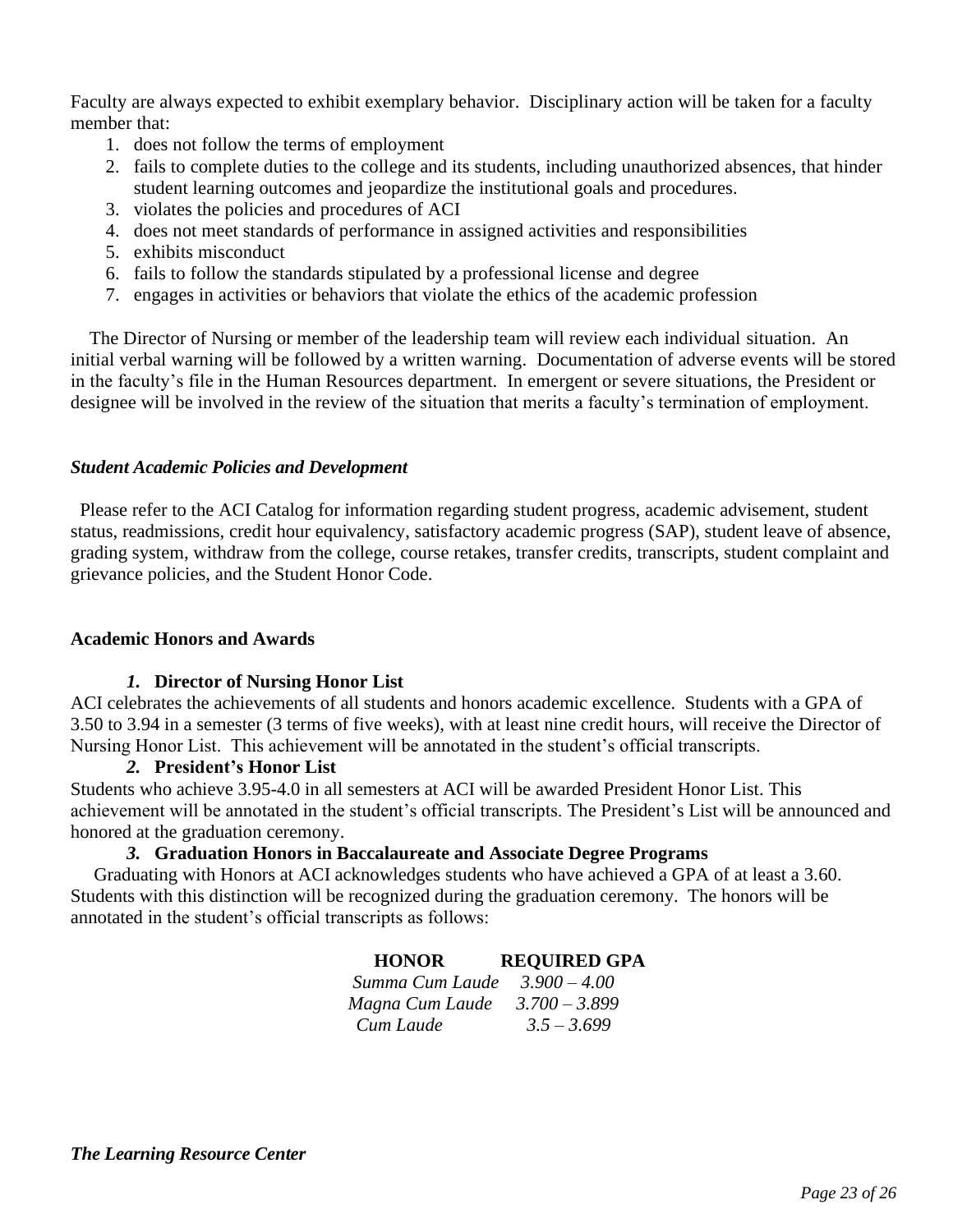The Learning Resource Center of ACI supports the curricula offered by the College. Staff at the resource center assist both faculty and students in finding resources that support the teaching and learning processes in academia. Faculty and students are welcome to use the computers located at the Learning Resource Center.

Recommendations from faculty and students are considered when making new acquisitions for the center.

### *Standards for Use of Laboratory Space*

- 1. All supplies and equipment in the clinical lab are for practice and educational purposes only. No lab supplies are safe for human or animal ingestion, injection, or infusion.
- 2. Equipment and supplies can only be removed by instructors for demonstration purposes.
- 3. No eating or drinking in the lab.
- 4. All practice sessions must be supervised by faculty.
- 5. Lab doors are locked when the lab is not in use. Locked items must be locked before leaving the lab.
- 6. Instructors are expected to leave the lab in good condition. All supplies and equipment are to be returned to designated areas.
- 7. When not in use, all beds must be in the lowest position with wheels locked.
- 8. Properly dispose of all sharps and waste. All sharps waste must be disposed of in sharps containers.
- 9. Please simulate the use of povidone-iodine and ChloraPrep swabs on mannequins since they can permanently stain.
- 10. Do not mark the mannequins with a marker or pen.

#### *The Classroom*

#### *The syllabus*

Syllabus are made available to the faculty and each student upon enrollment of the course. The faculty will discuss the syllabus in detail on the first day of the course. Students are encouraged to always have a copy of the syllabus since it details the policies and requirements of the course.

#### *First Day of Class*

This is the day to ensure students have the textbook and review the table of contents to provide information on the course. The faculty member will discuss the syllabus, assignments, activities, participation, grading, exams, and other course requirements on the first day.

#### *Classroom Rules*

The students are expected to behave professionally while on campus or at any ACI activity. While engaged in any activity at ACI:

- *1.* Students that arrive late or misses a class is responsible for the missed content.
- *2.* All students must bring the syllabus to class.
- *3.* All students are expected to have the course's required textbook(s).
- *4.* Faculty may add more class assignments or activities to those detailed in the syllabus.
- *5.* All ACI students must always wear their uniform and identification card while on campus.

#### **Length of Classes**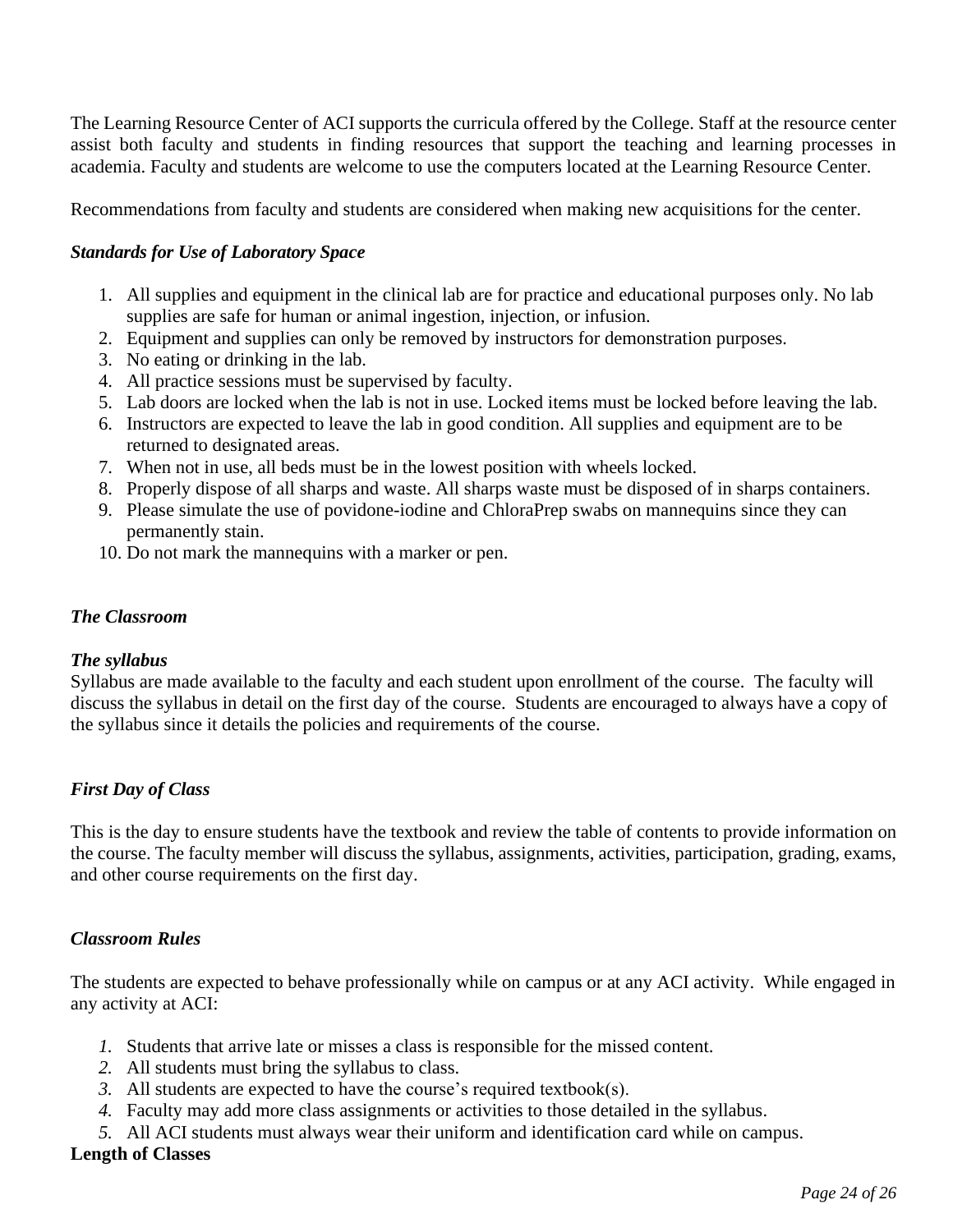Faculty are to start and end classes during the scheduled time.

### *Class Cancellations*

ACI avoids the need to cancel a class day, however, the following apply if a faculty member or ACI cancels a day of class:

- 1. If the faculty member must cancel, the faculty must first inform the Director of Nursing with advanced notification. The Director will coordinate a substitute or may decide to proceed with the class cancelation.
- 2. Once the decision to cancel the class has been made by the Director of Nursing, the faculty is to notify the students of the cancelation and schedule an additional class session to cover the missed material.
- 3. ACI will follow other school closures as designated by Miami-Dade Public Schools when facing severe weather, disasters, and catastrophes.

### *Policy on Student's Campus Life*

All students should maintain professionalism when interacting with others at ACI. Students are also asked to use the code of ethics while interacting and managing challenging situations.

### *Student Code of Behavior*

- 1. Students are expected to wear their uniforms, identification cards and arrive on time for their course. Students are expected to stay in the classroom until the class has ended as per the faculty teaching the course.
- 2. Textbooks and other resource materials are to be brought to class every day.
- 3. All students must follow the Dress Code at ACI.
- 4. Classrooms will not host guests or visitors unless is a Guest Speaker accompanied by a faculty member. No children are allowed in the classrooms.
- 5. Smoking is not allowed on campus. Food and drink consumption is permitted in the lounge.
- 6. Drugs and alcohol are not allowed on campus. Failure to follow policy will cause the student to be removed from the campus and academic program.
- 7. Unprofessional behavior, aggression, and other disturbances on the ACI campus or during ACI activities may lead to expulsion.
- 8. Students and faculties are to respect personal and college property. Violations will be reviewed and may be presented to the Honor Court for adjudication.
- 9. While on campus, all students must abide by our city, state, and country laws.

### *Accommodations for Students with Disabilities*

The ACI campus and its classrooms are accessible to individuals with disabilities as defined by the Americans with Disability Act of 1990 (ADA).

Title III of the Americans with Disability Act of 1990 (ADA) discusses the discrimination to a student regarding the ability to access to the areas of a college campus. ACI provides reasonable accommodations to students with documented disabilities to facilitate their education at ACI. Students that need special